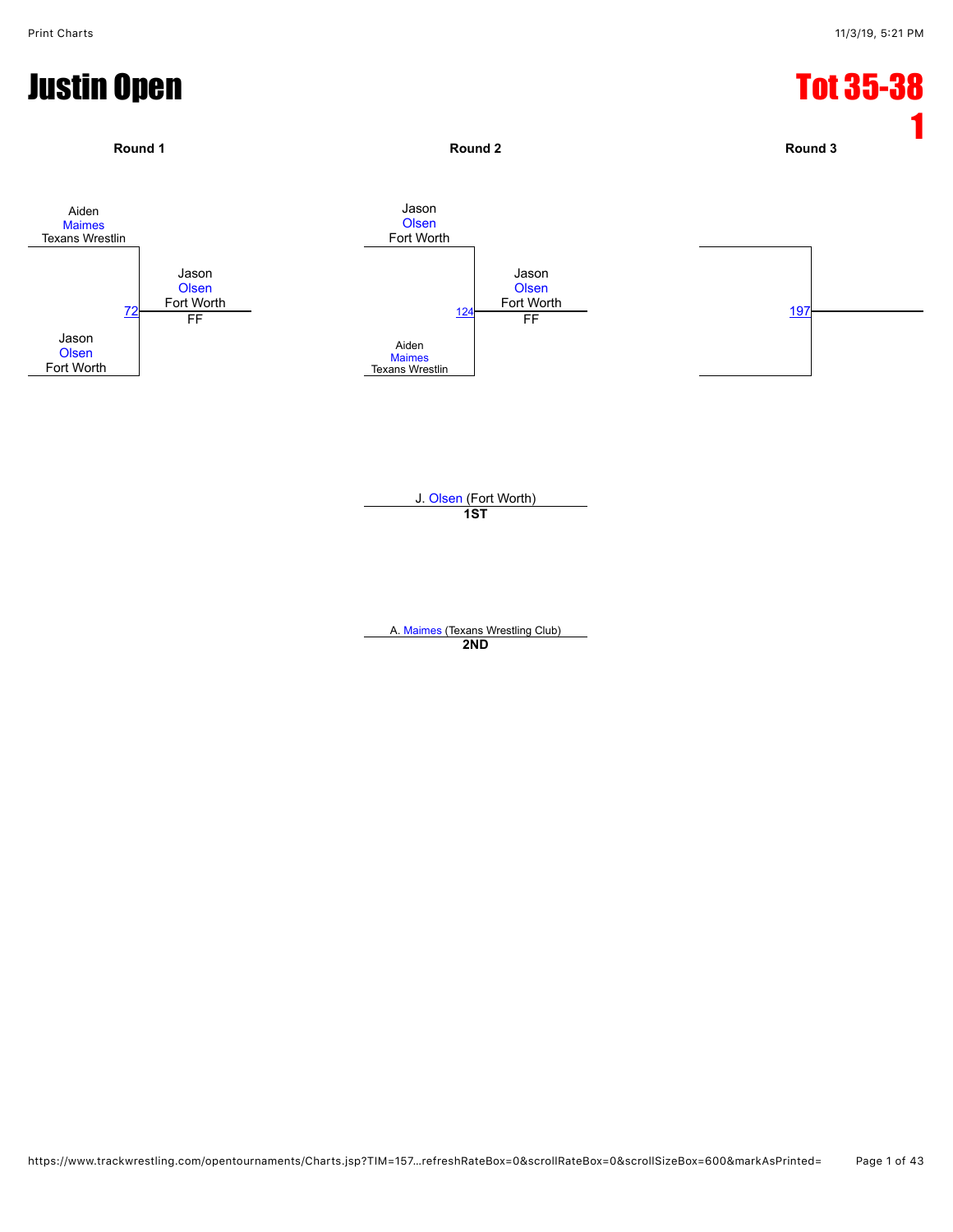

J. [Hunter](javascript:viewProfile(920351132)) (Longview wrestling club) **1ST**

M. [Sapp](javascript:viewProfile(48640135)) (Longview wrestling club) **2ND**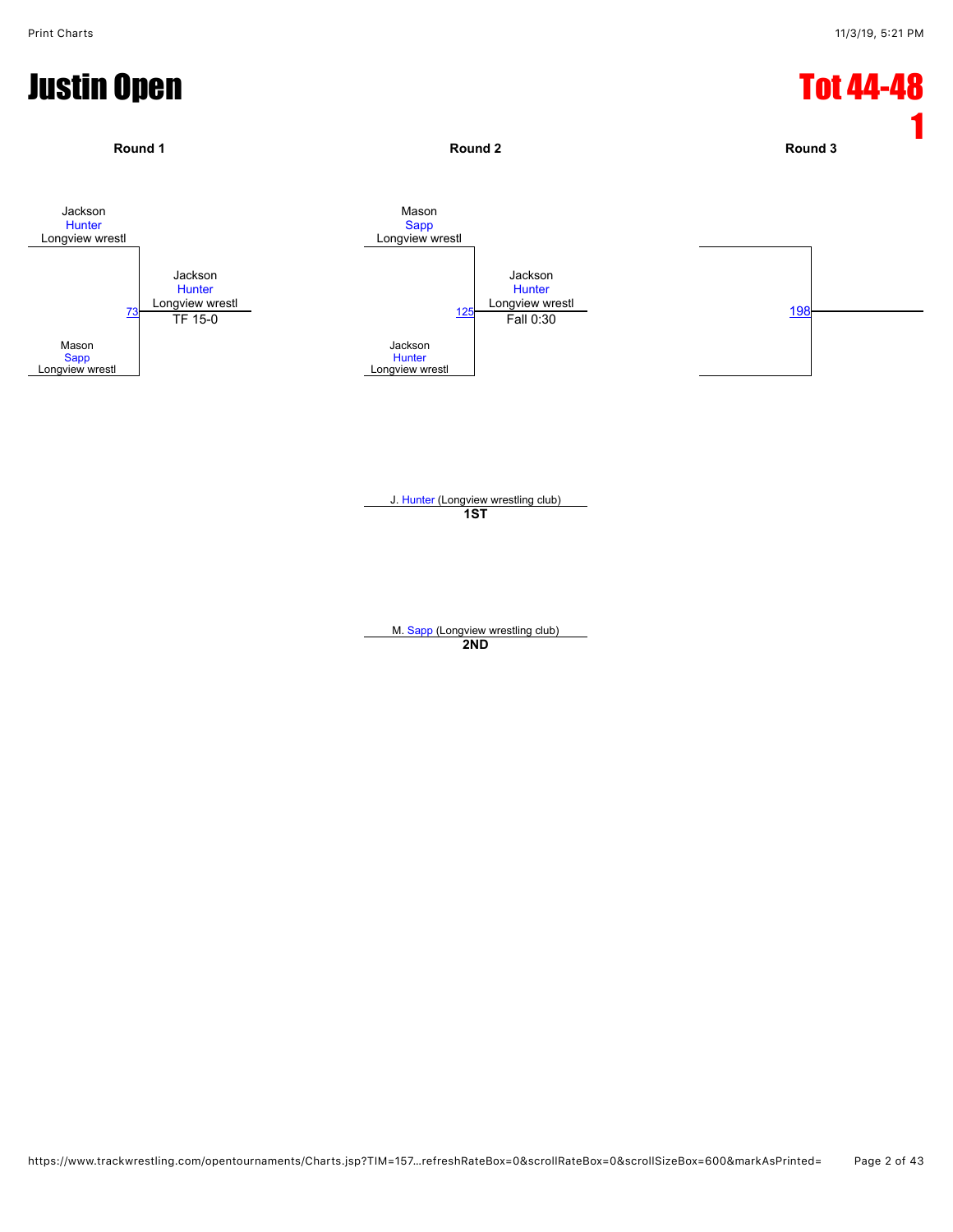# Justin Open D1 46-50



H. [Daniel](javascript:viewProfile(64696135)) (Texans Wrestling Club) **4TH**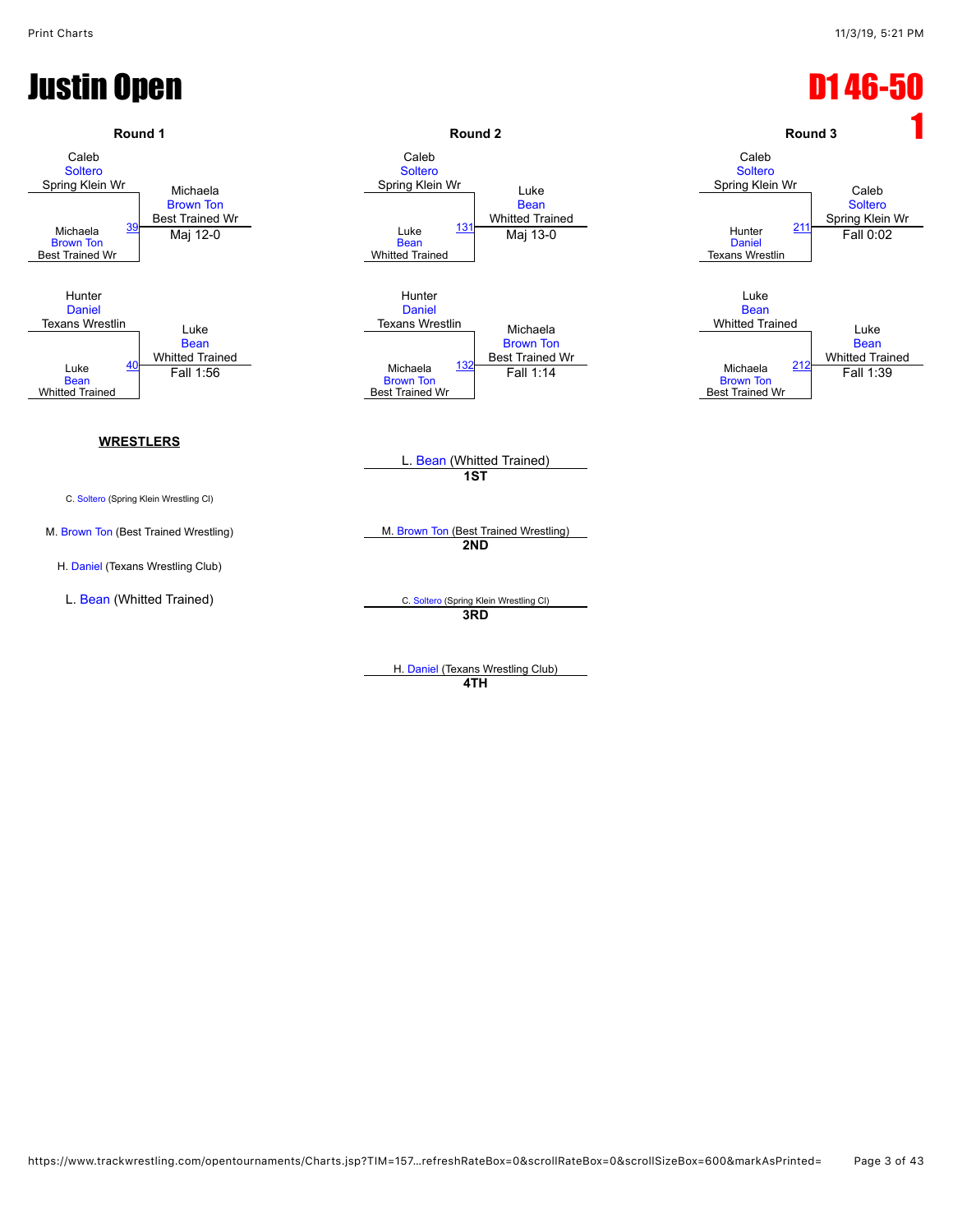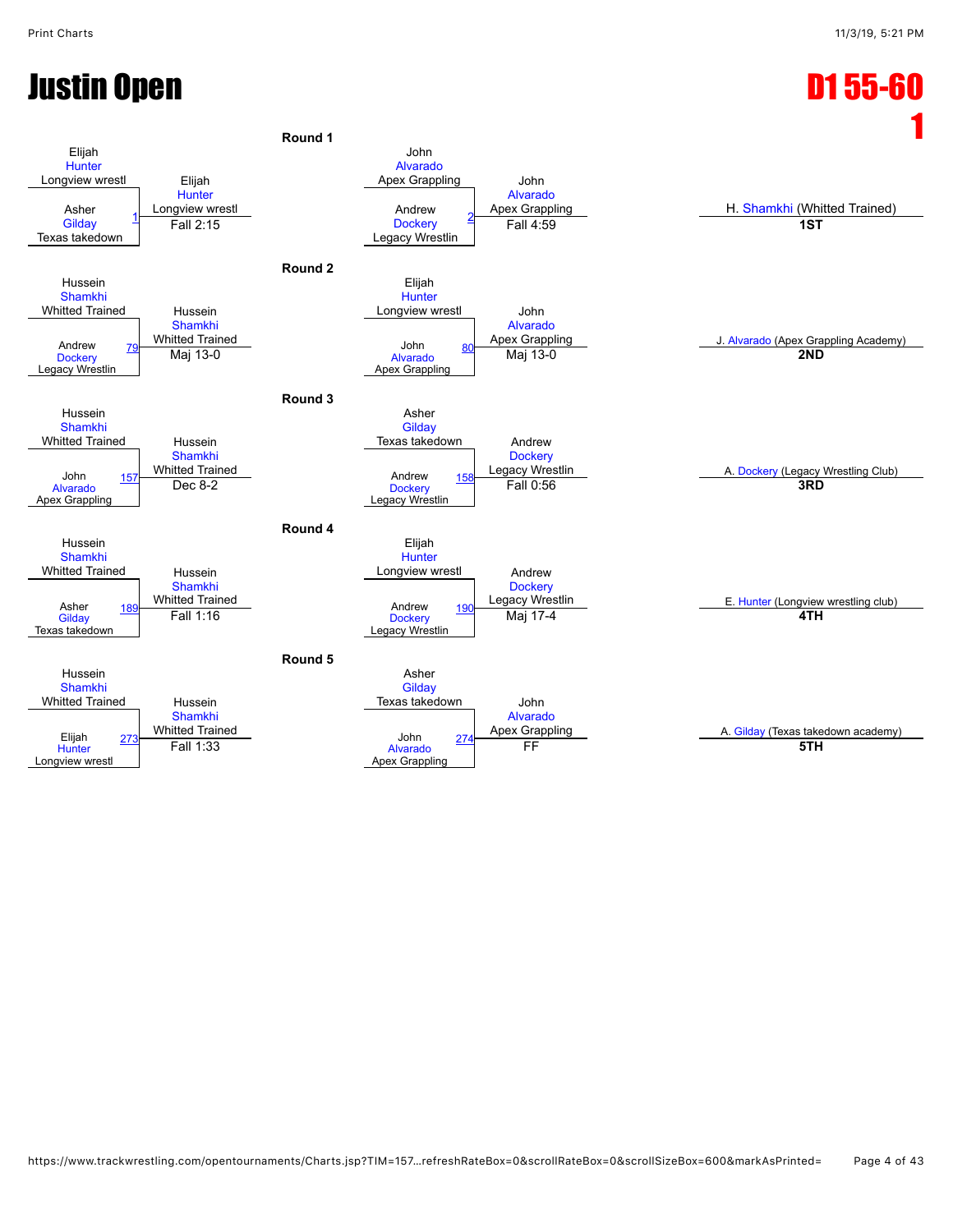

E. [Robinson](javascript:viewProfile(316204132)) [\(Northwest Louisiana Warri\)](javascript:viewClub(225071)) **2ND**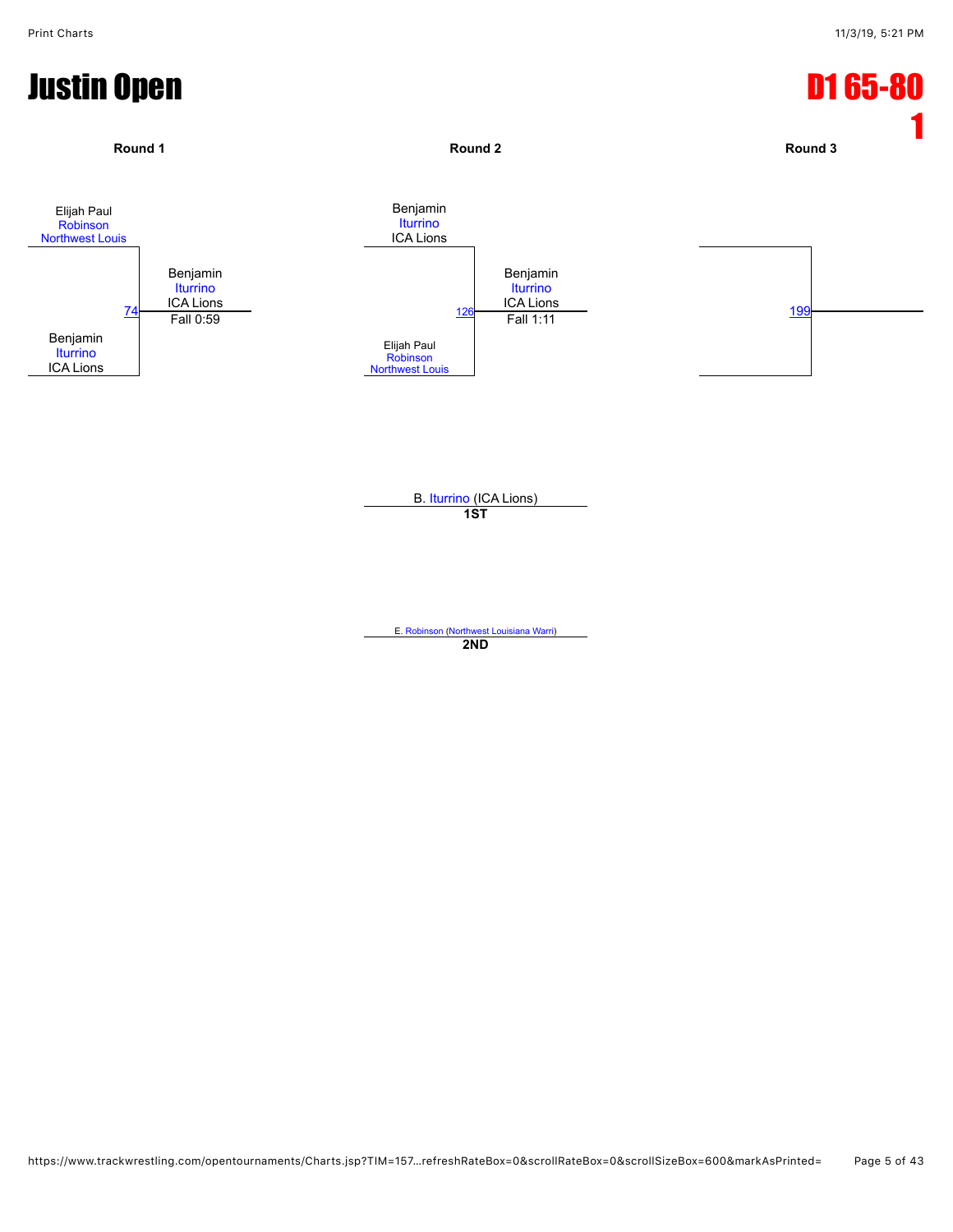## Justin Open D2 49-55

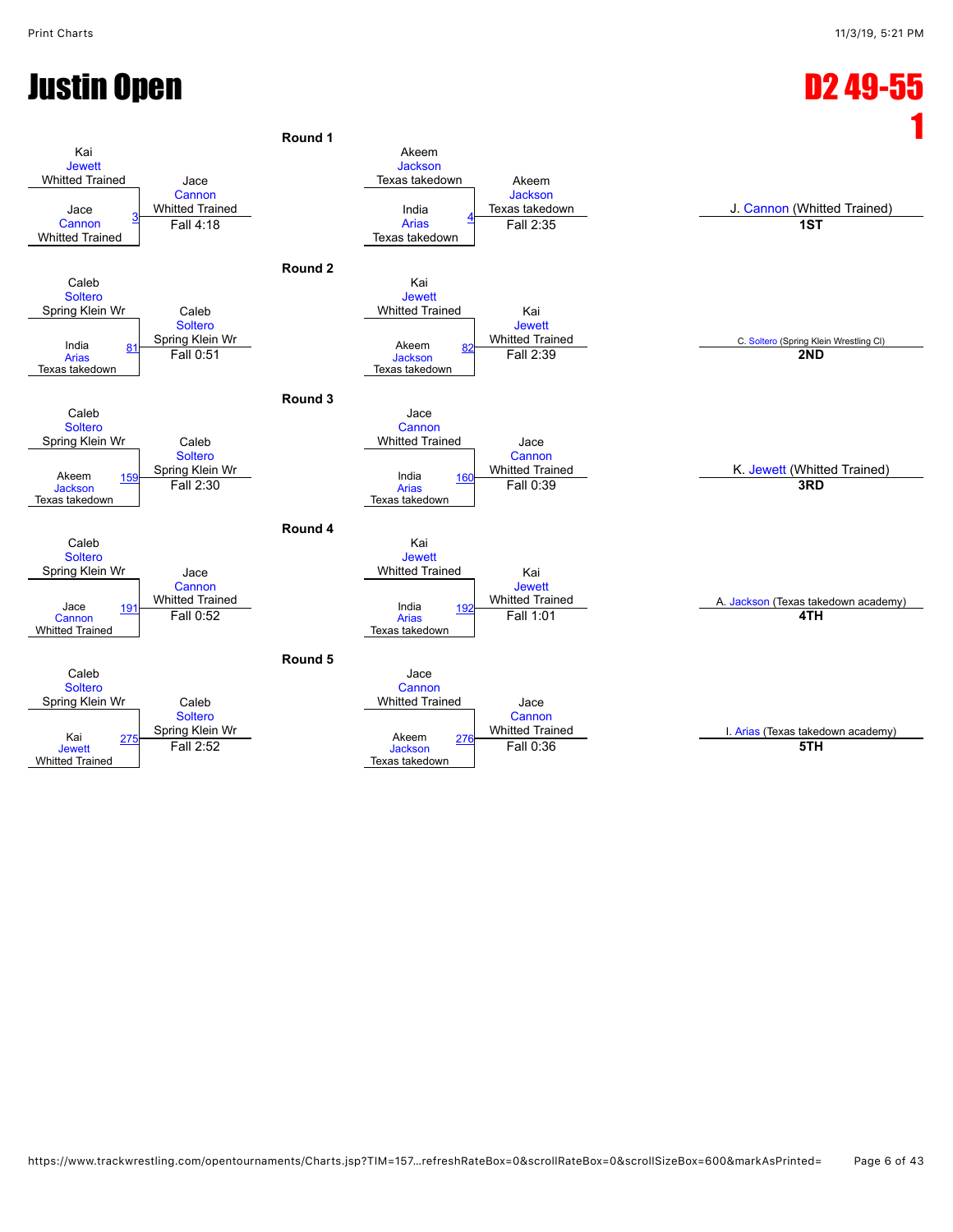### Justin Open D2 61-65

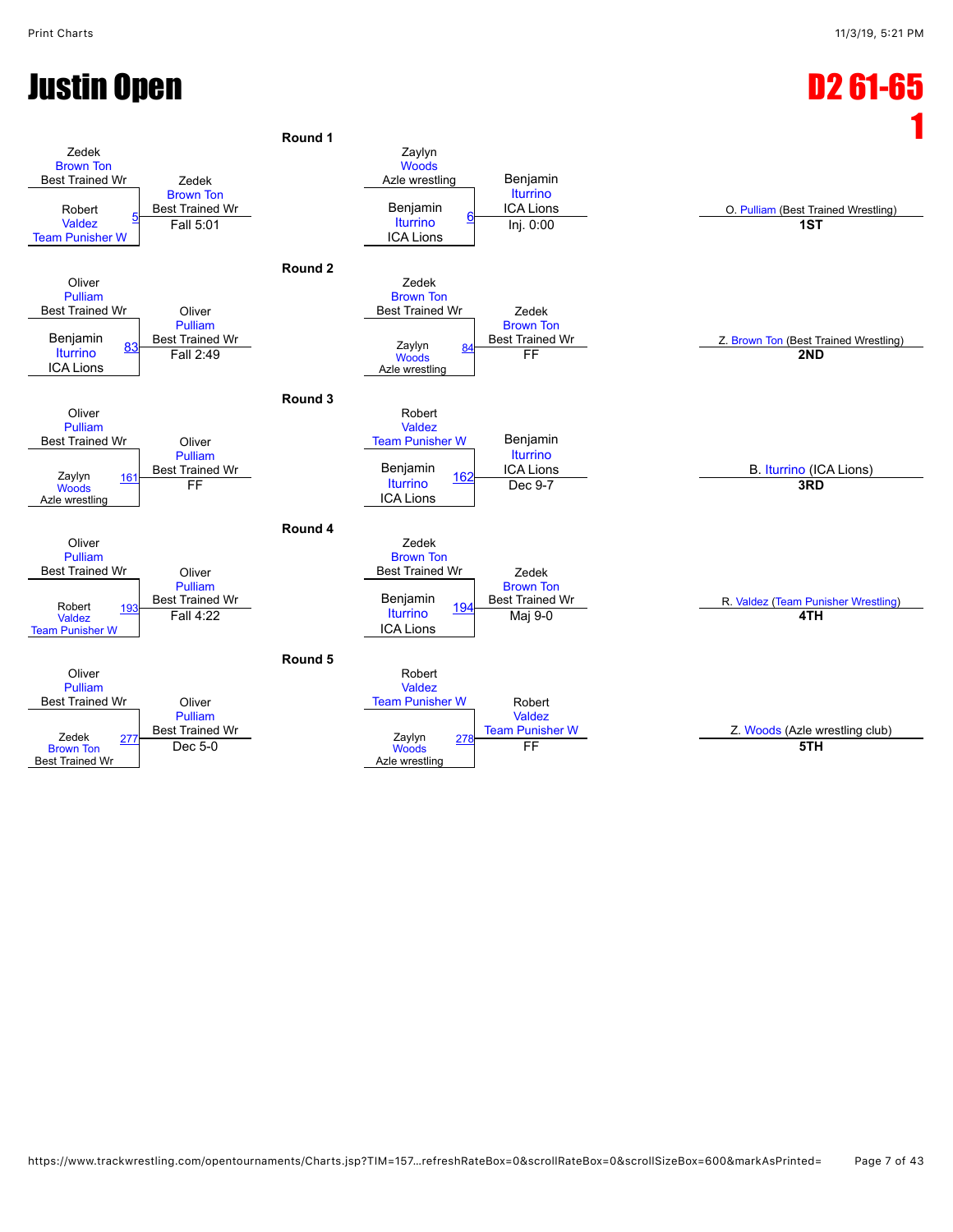## Justin Open D2 70-83

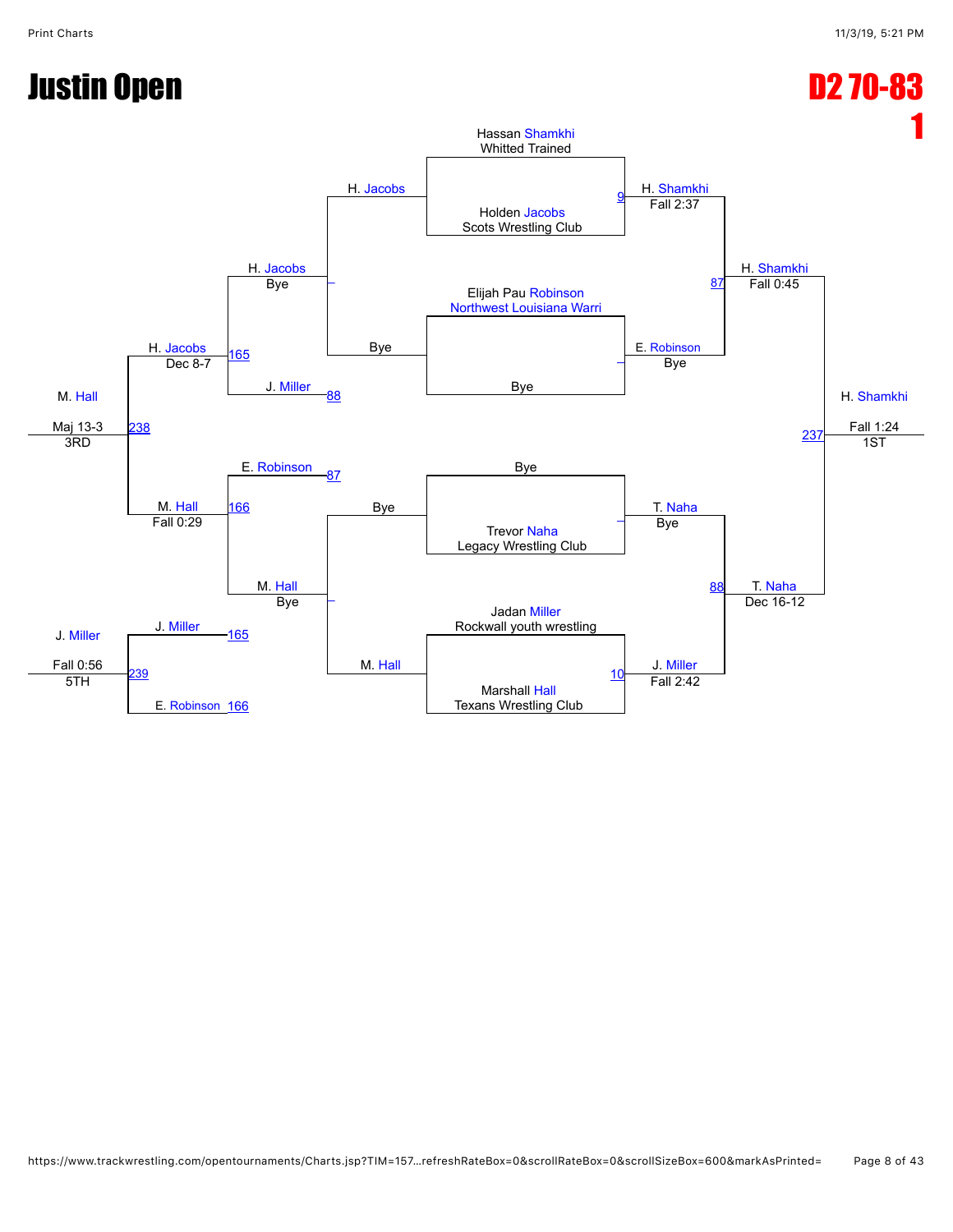

E. [Franklin](javascript:viewProfile(1230513096)) (Whitted Trained) **2ND**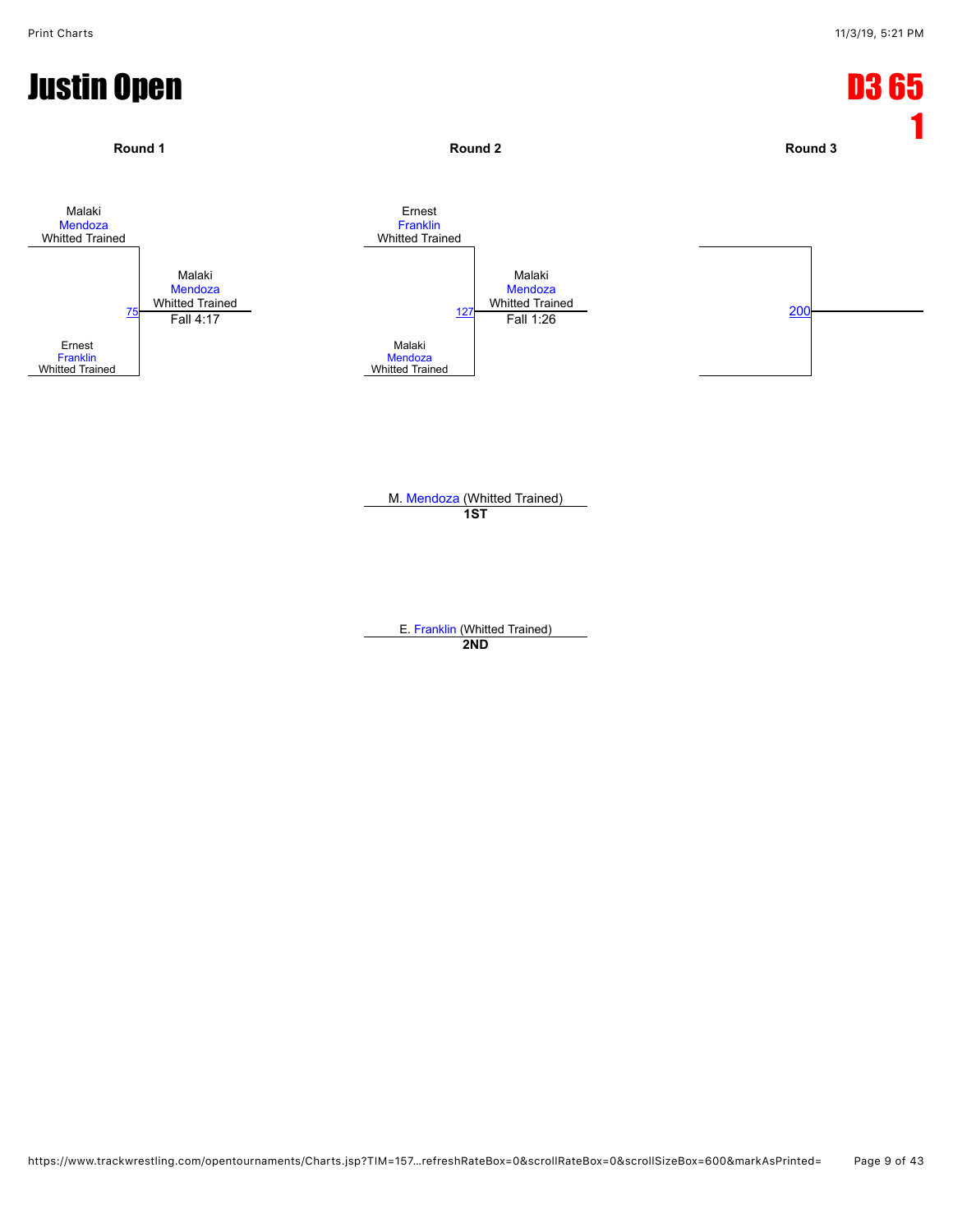## **Justin Open D3 70-75**



**4TH**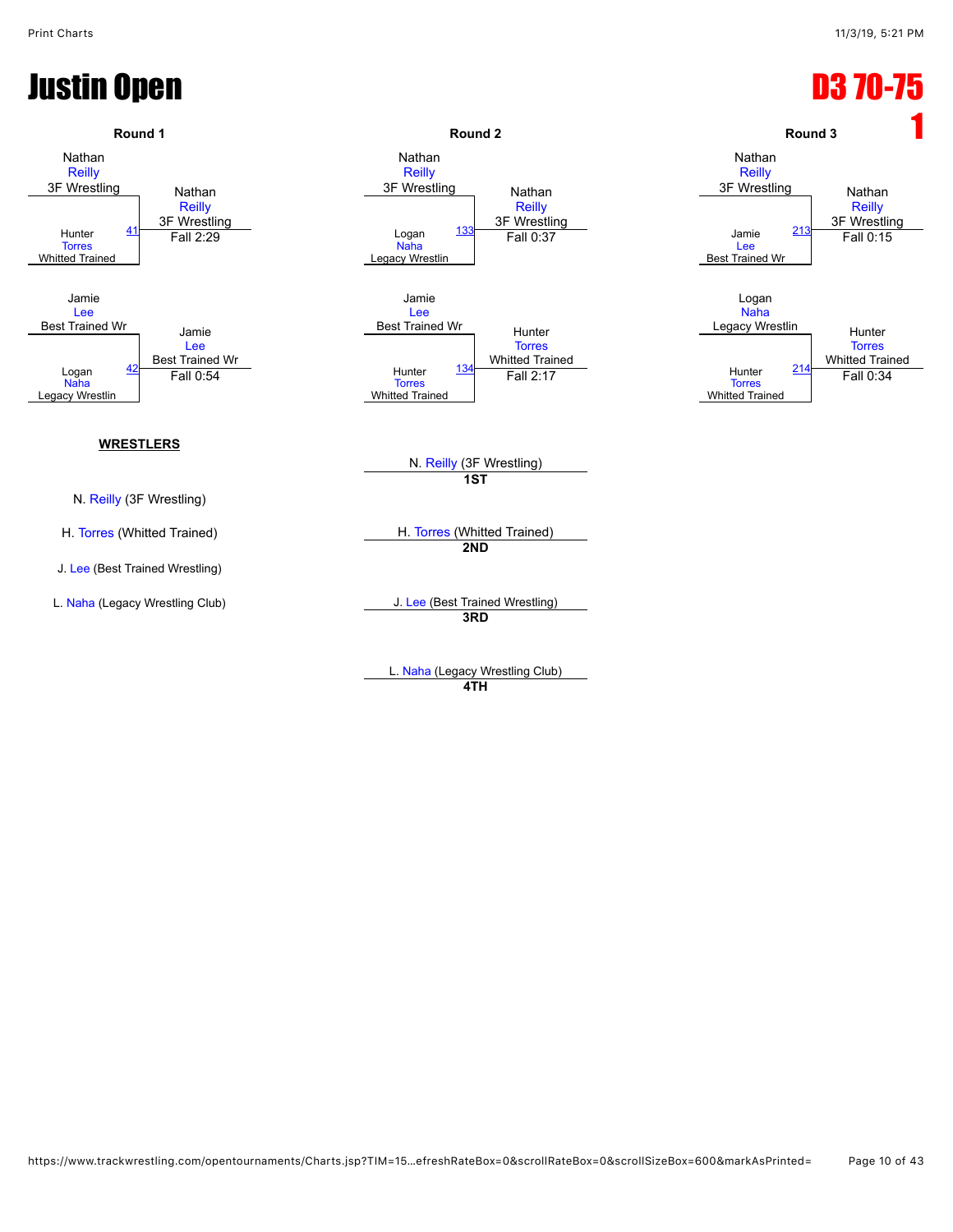## Justin Open D3 80-85

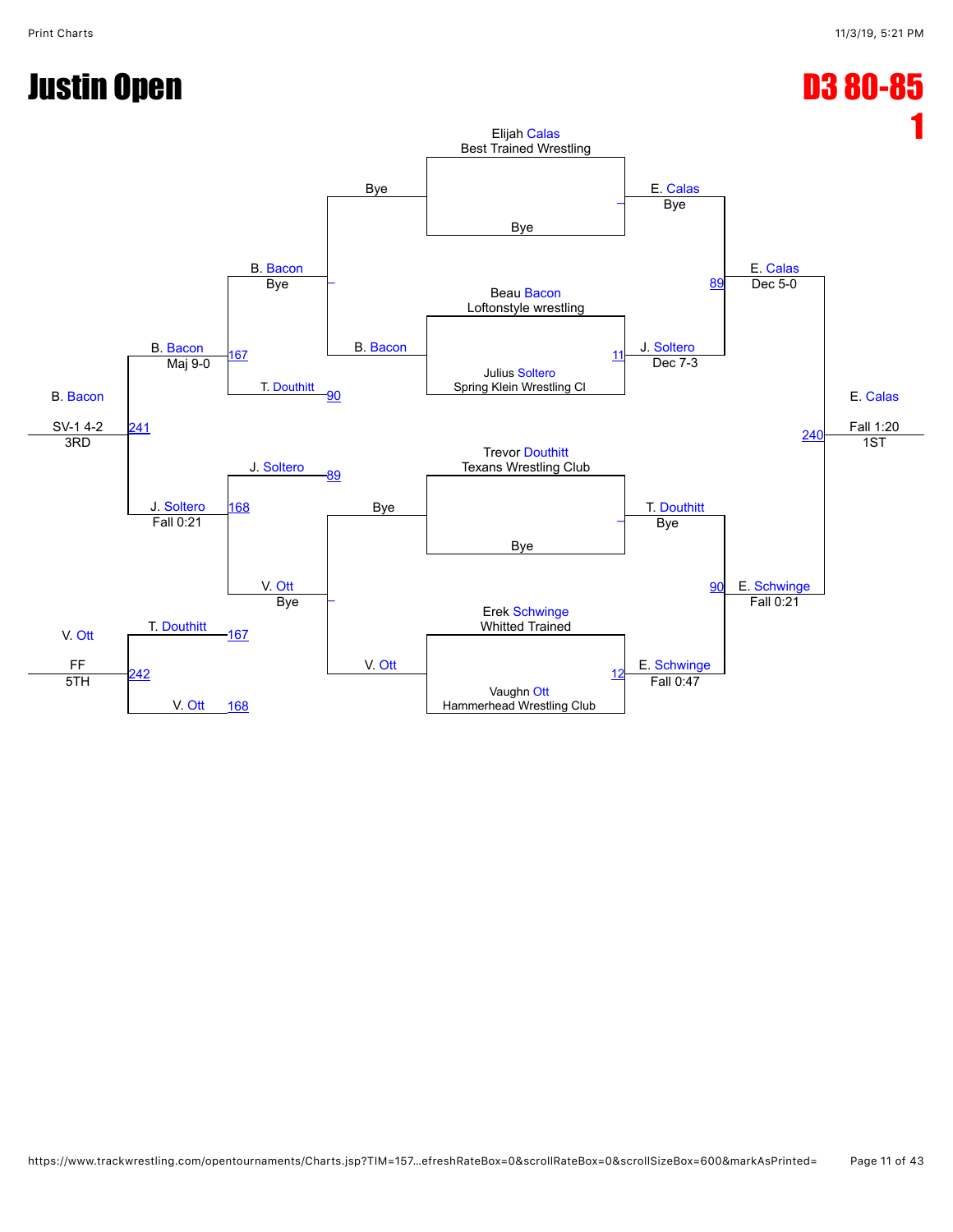

**3RD**

https://www.trackwrestling.com/opentournaments/Charts.jsp?TIM=157…efreshRateBox=0&scrollRateBox=0&scrollSizeBox=600&markAsPrinted= Page 12 of 43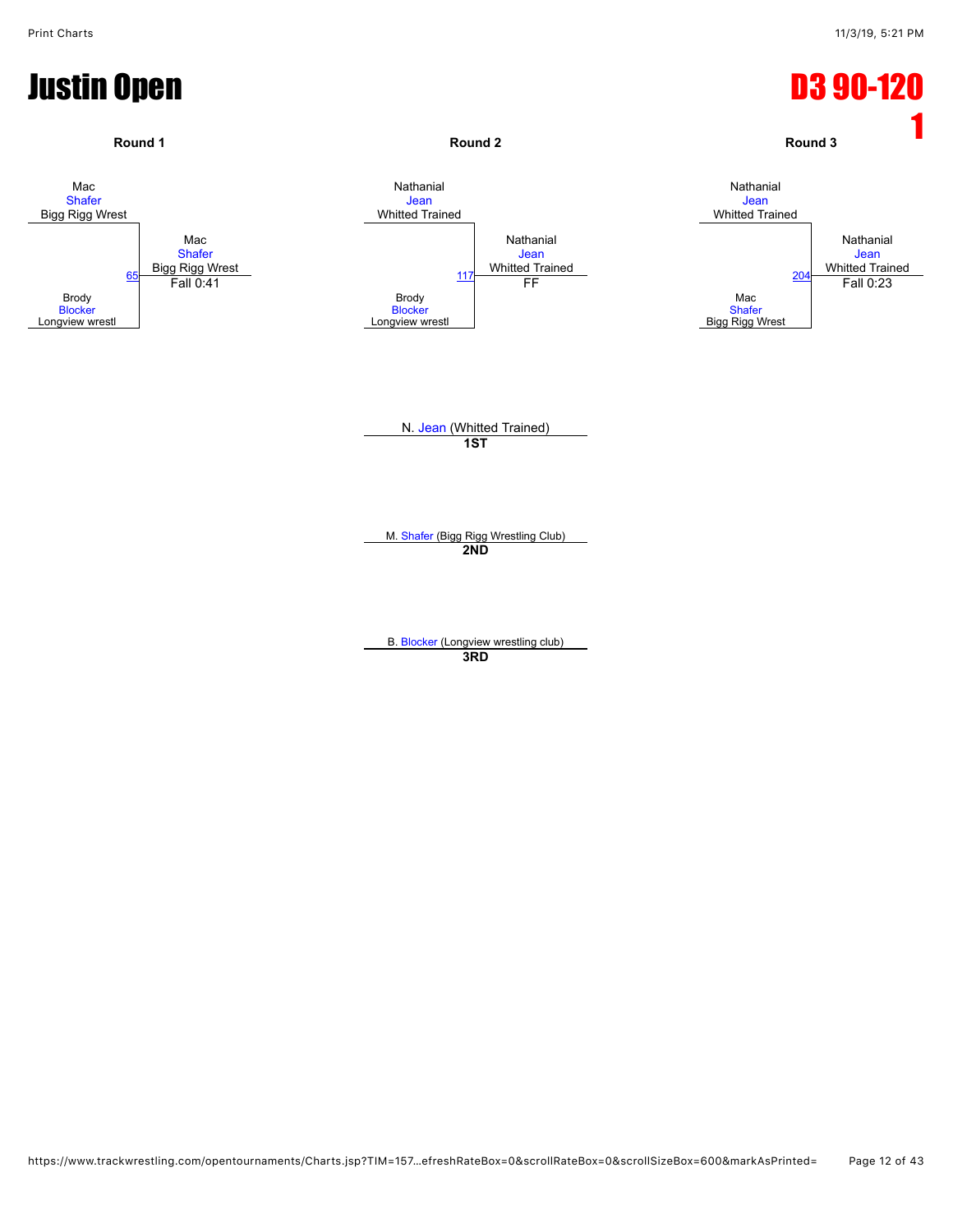## Justin Open D4 70-90

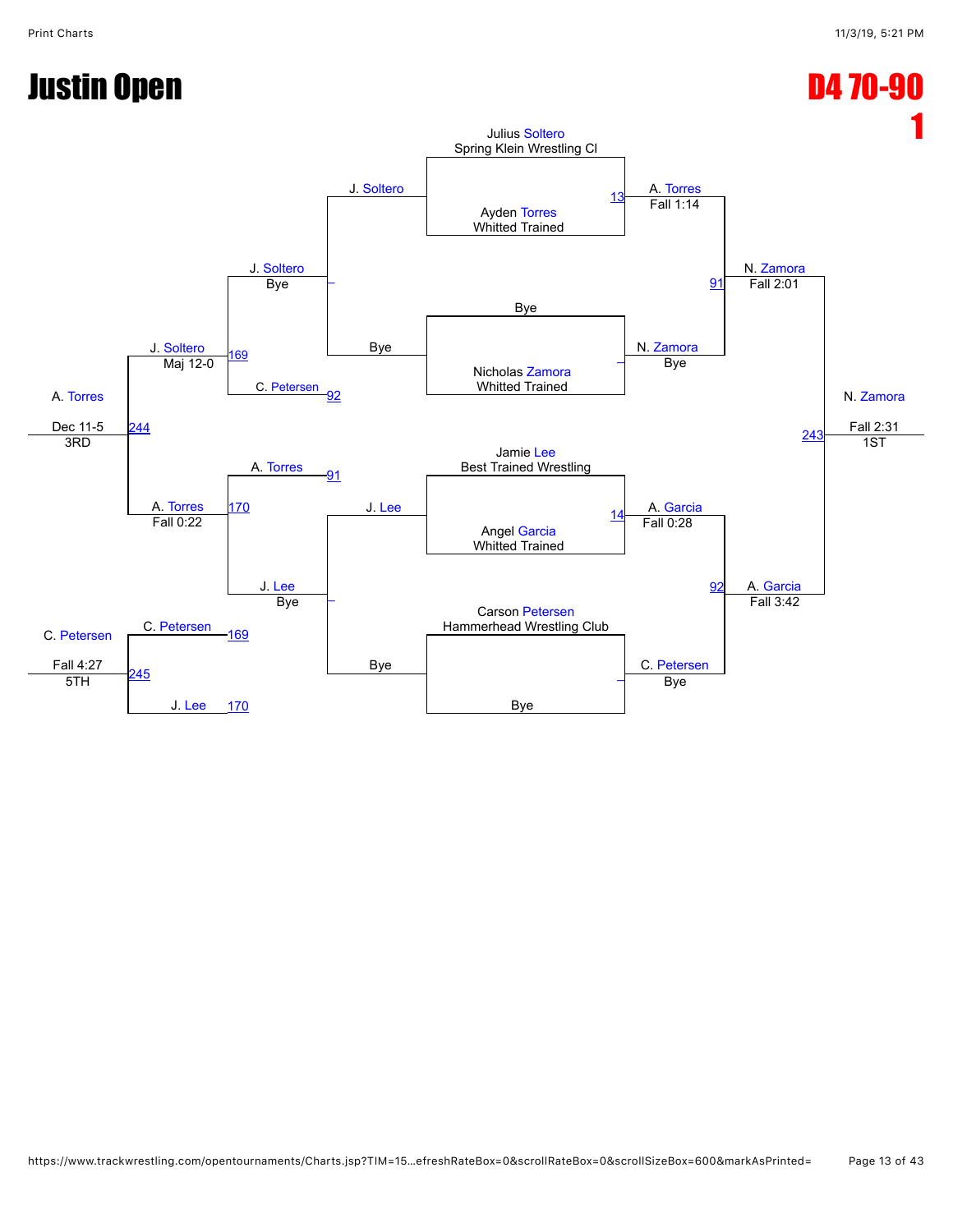## Justin Open D4 100-110



**4TH**

https://www.trackwrestling.com/opentournaments/Charts.jsp?TIM=15…efreshRateBox=0&scrollRateBox=0&scrollSizeBox=600&markAsPrinted= Page 14 of 43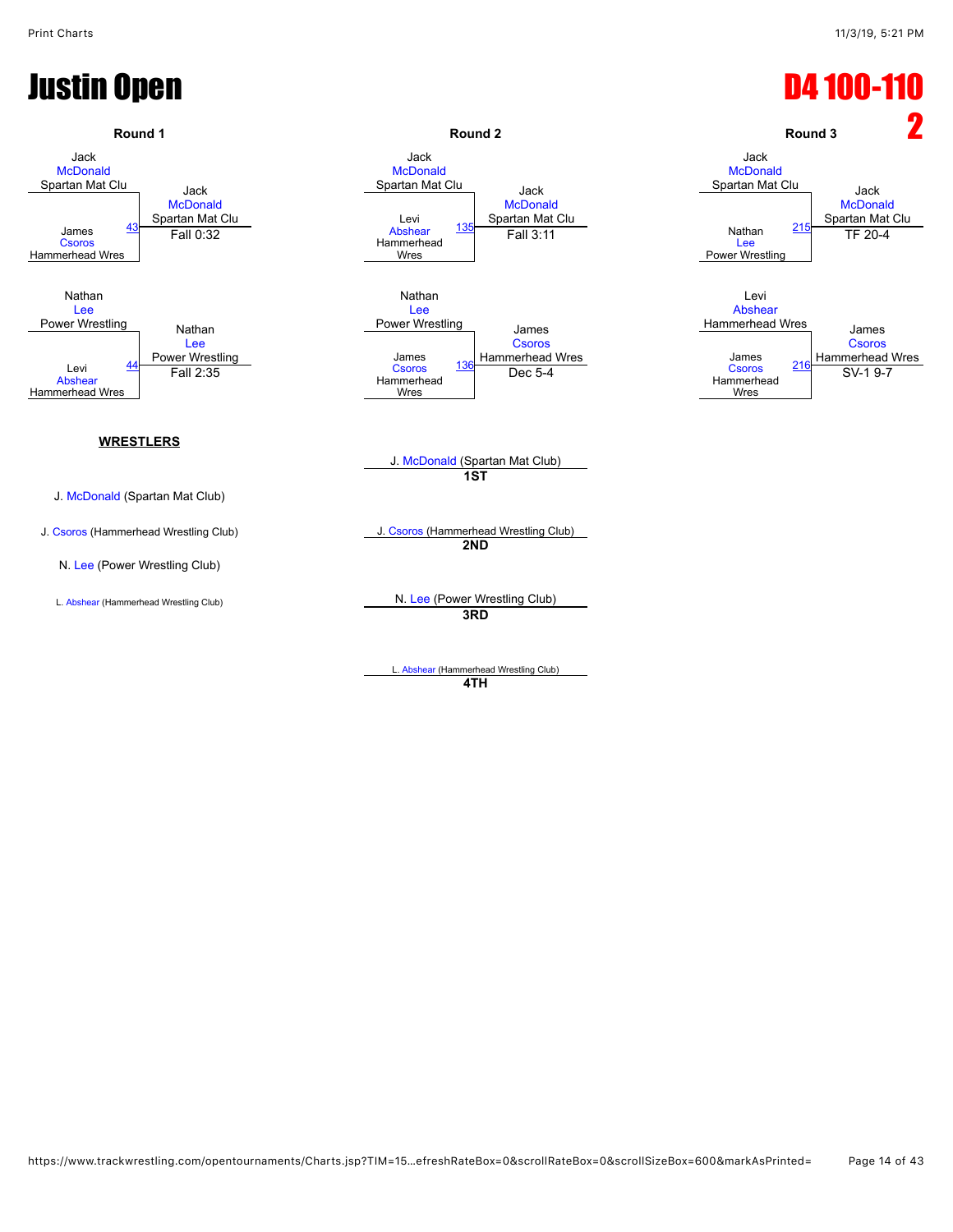### Justin Open D4 142-155 **Round 1 Round 2 Round 3** 2 Grayson **[Carpenter](javascript:viewProfile(1771041009))** Whitted Trained Grayson **[Carpenter](javascript:viewProfile(1771041009))** Whitted Trained Grayson **[Carpenter](javascript:viewProfile(1771041009))** Whitted Trained Grayson **[Carpenter](javascript:viewProfile(1771041009))** Whitted Trained Grayson **[Carpenter](javascript:viewProfile(1771041009))** Whitted Trained Grayson **[Carpenter](javascript:viewProfile(1771041009))** Whitted Trained James [Hall](javascript:viewProfile(1536306096)) Texans Wrestlin  $\frac{45}{2}$  $\frac{45}{2}$  $\frac{45}{2}$  Fall 0:59 Avery<br>[Beckman](javascript:viewProfile(1490156009)) VICI Wrestling [137](javascript:openBoutSheet(3,) William Tallieu [Haney](javascript:viewProfile(906003096)) SEO Wrestling <u>Rich Haney Tall 0:59</u> Fall 0:15<br>Fall 0:59 **Fall 3:37** Fall 3:37 **Fall [217](javascript:openBoutSheet(5,)** Fall 0:15 Adam **[Haney](javascript:viewProfile(906003096))** SEO Wrestling Avery **[Beckman](javascript:viewProfile(1490156009))** VICI Wrestling Adam **[Haney](javascript:viewProfile(906003096))** SEO Wrestling James [Hall](javascript:viewProfile(1536306096)) Texans Wrestlin Avery **[Beckman](javascript:viewProfile(1490156009))** VICI Wrestling Avery [Beckman](javascript:viewProfile(1490156009))<br>VICI Wrestling Avery 46 VICI Wrestling and the same and the series of the series of the series of the series and the series of the series of the series of the series of the series of the series of the series of the series of the series o **[Beckman](javascript:viewProfile(1490156009))** VICI Wrestling [46](javascript:openBoutSheet(2,) VICT WESTING [Hall](javascript:viewProfile(1536306096)) Texans Wrestlin [138](javascript:openBoutSheet(4,) **IEXANS WESTING**<br>Dec 8-4 James [Hall](javascript:viewProfile(1536306096)) Texans Wrestlin <u>[218](javascript:openBoutSheet(6,) Fall 0:57</u> **Exercise 2218 Dec 8-4 Dec 8-4 Dec 8-4 Dec 8-4 Dec 8-4 Dec 8-4 Dec 8-4 Pall 2:39** G. [Carpenter](javascript:viewProfile(1771041009)) (Whitted Trained) **WRESTLERS** G. [Carpenter](javascript:viewProfile(1771041009)) (Whitted Trained) **1ST** J. [Hall](javascript:viewProfile(1536306096)) (Texans Wrestling Club) A. [Beckman](javascript:viewProfile(1490156009)) (VICI Wrestling) A. [Haney](javascript:viewProfile(906003096)) (SEO Wrestling) **2ND** A. [Beckman](javascript:viewProfile(1490156009)) (VICI Wrestling) Same Controller Muslim J. [Hall](javascript:viewProfile(1536306096)) (Texans Wrestling Club) **3RD**

A. [Haney](javascript:viewProfile(906003096)) (SEO Wrestling) **4TH**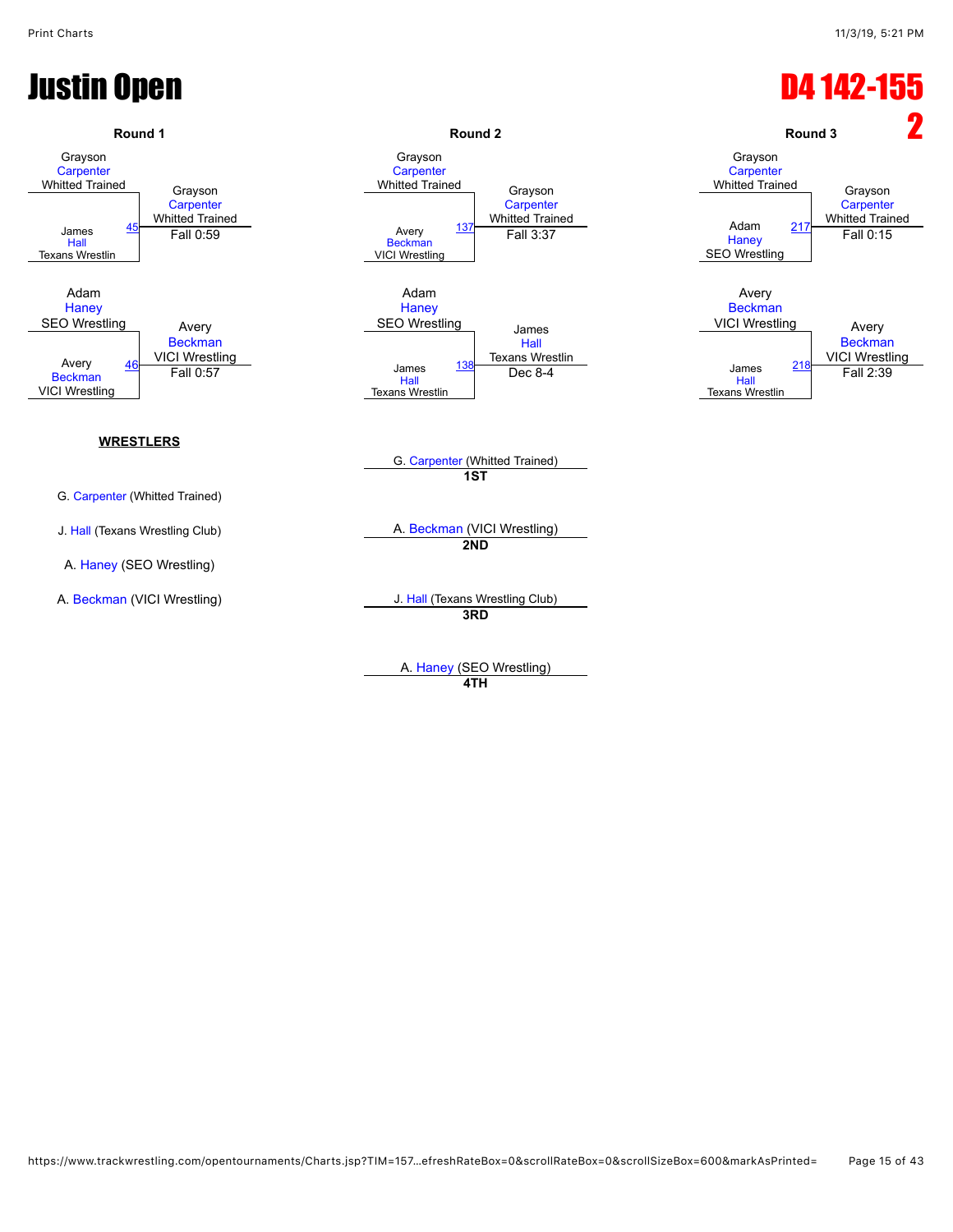## **Justin Open D4 13**

![](_page_15_Figure_3.jpeg)

S. [Bean](javascript:viewProfile(1836731096)) (Whitted Trained)

### **4TH**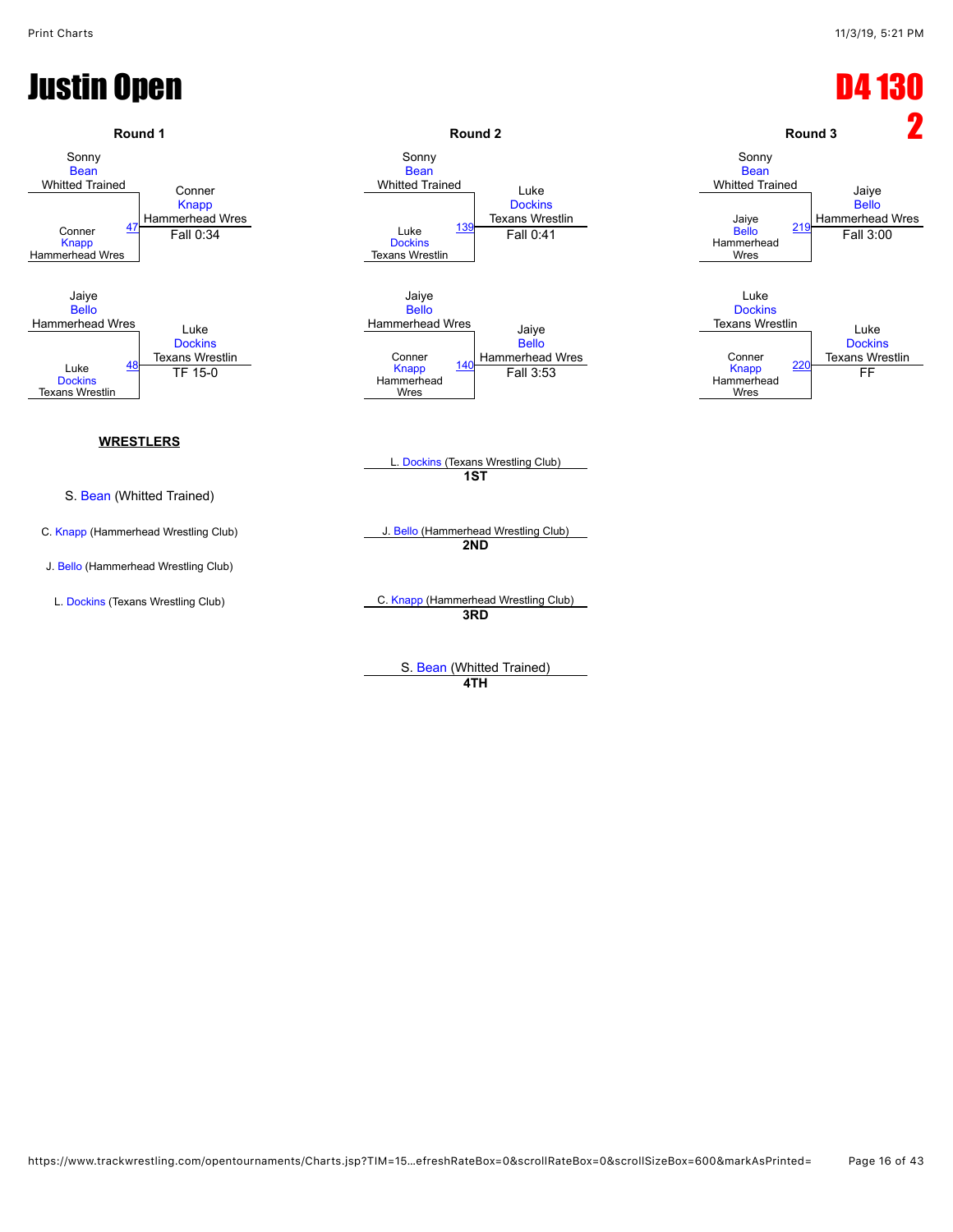![](_page_16_Figure_2.jpeg)

J. [Breigenzer](javascript:viewProfile(908599132)) (Loftonstyle wrestling) **2ND**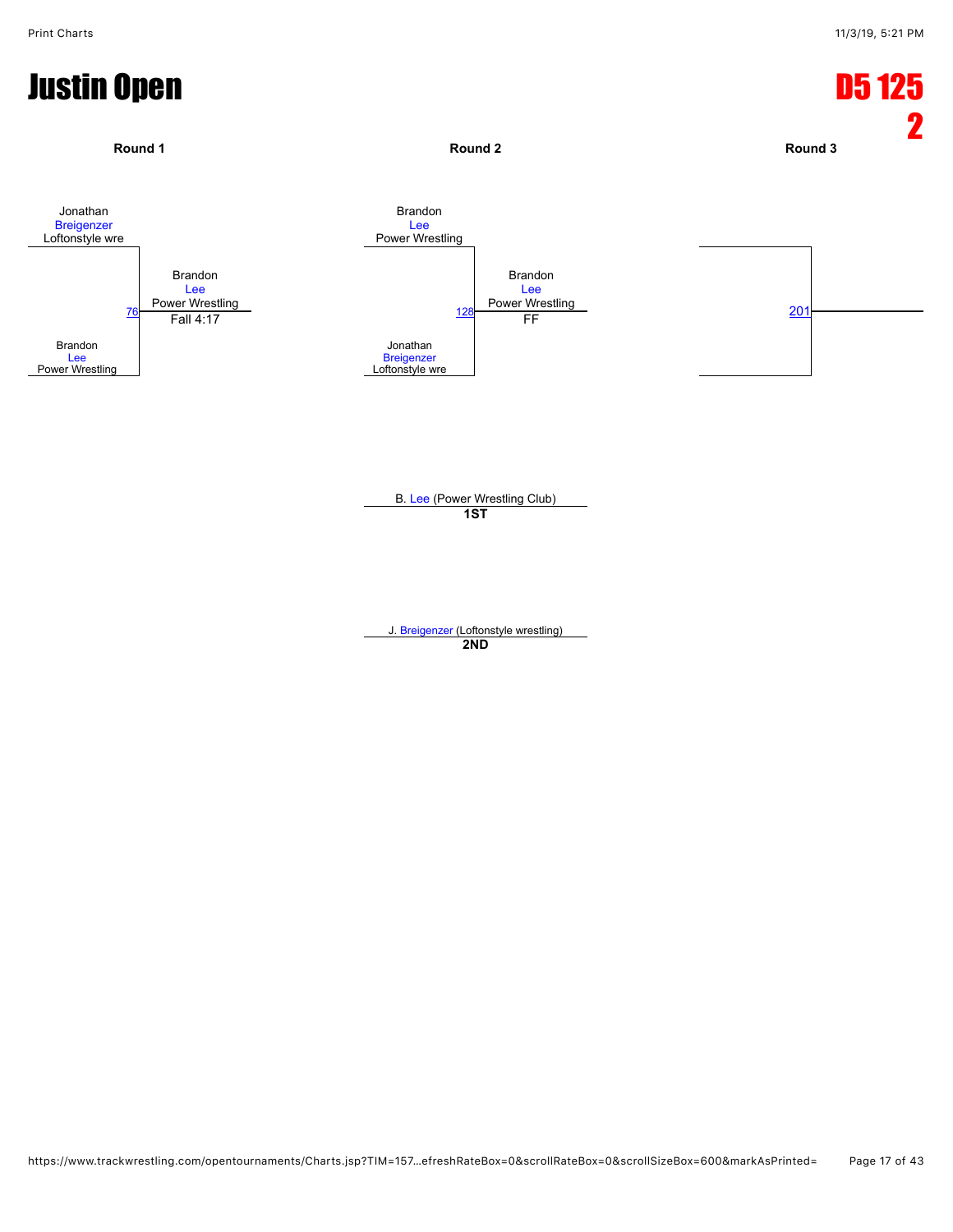## Justin Open JV Boys 106-113

![](_page_17_Figure_3.jpeg)

**4TH**

https://www.trackwrestling.com/opentournaments/Charts.jsp?TIM=15…efreshRateBox=0&scrollRateBox=0&scrollSizeBox=600&markAsPrinted= Page 18 of 43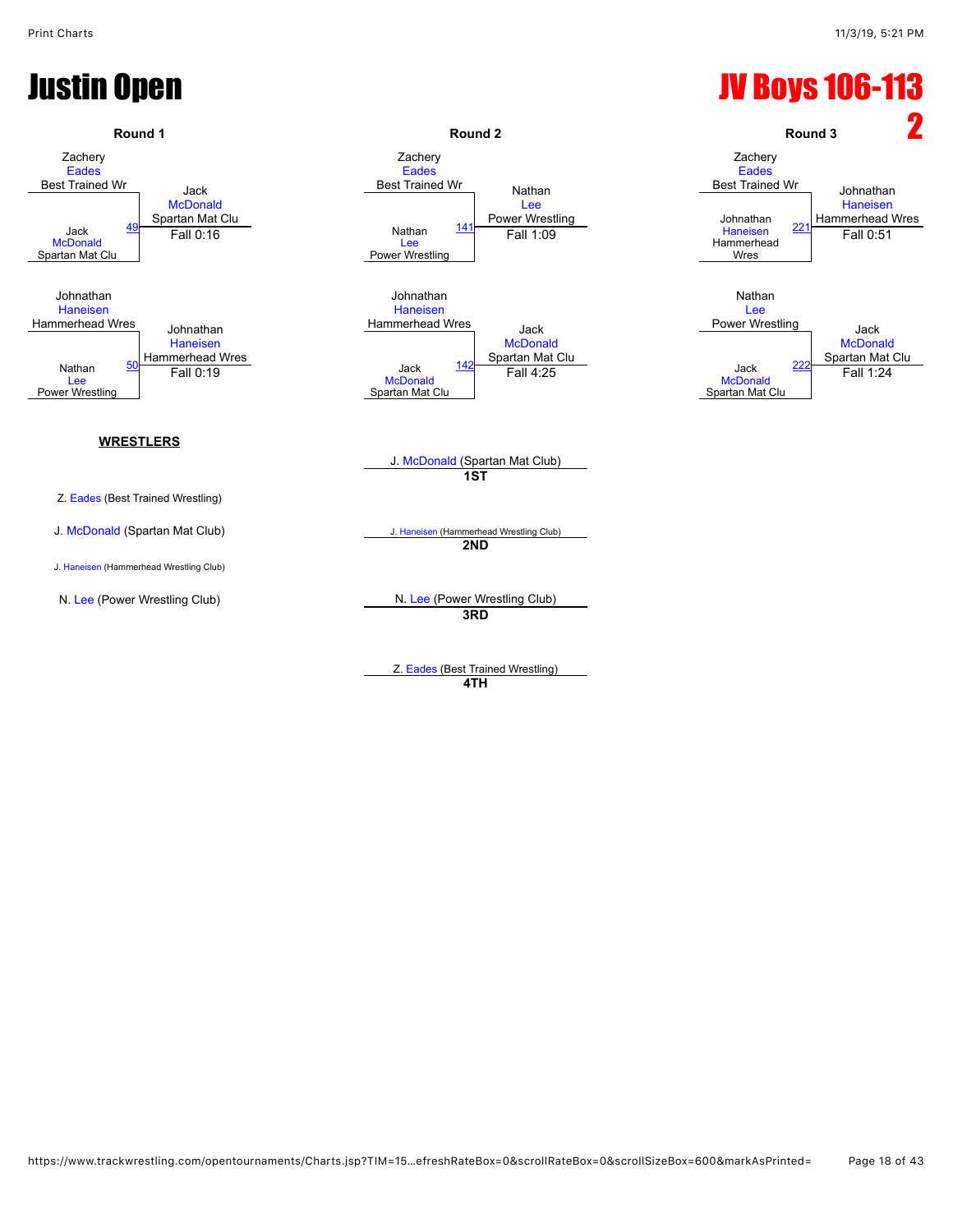## Justin Open JV Boys 120-126

![](_page_18_Figure_4.jpeg)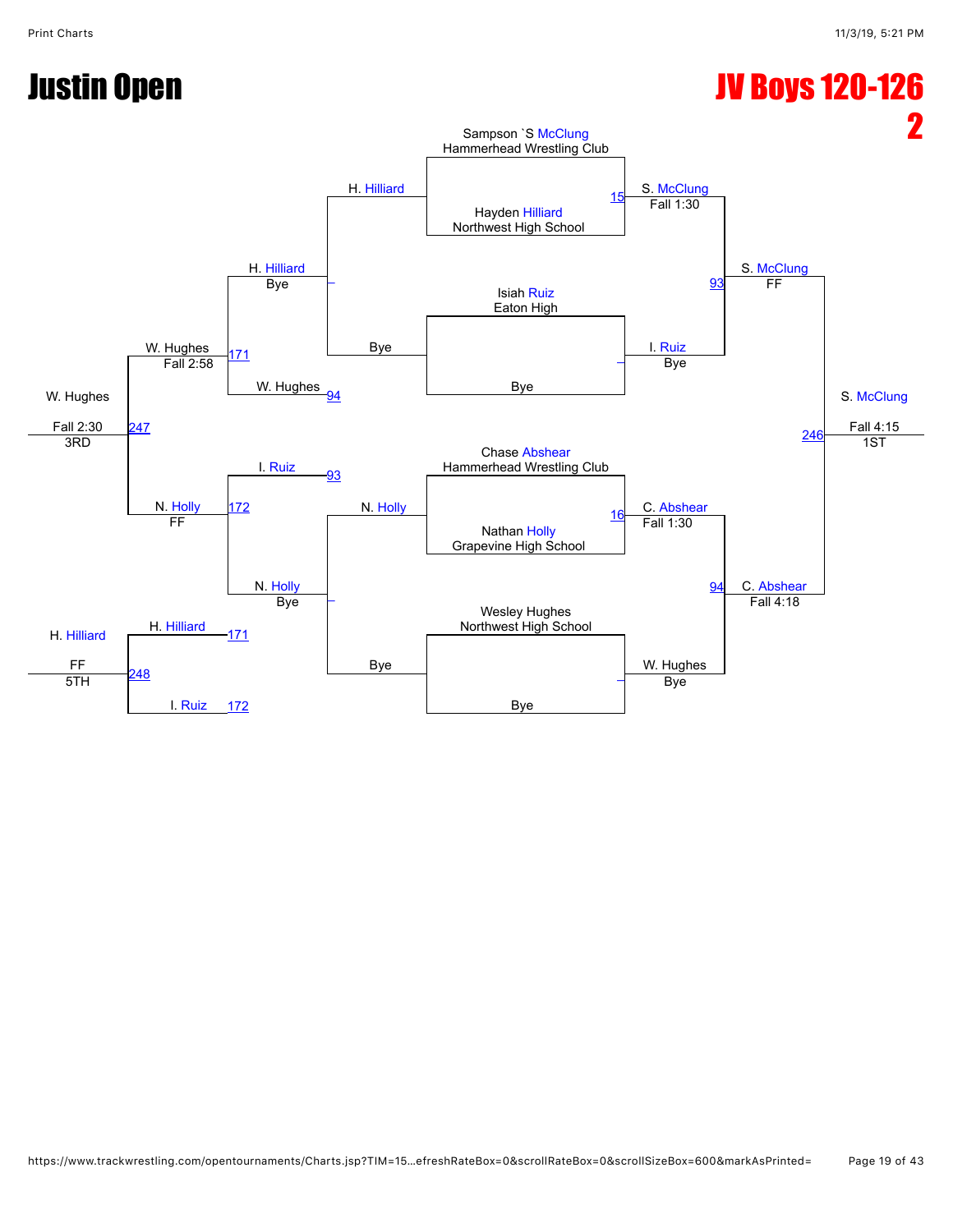![](_page_19_Figure_2.jpeg)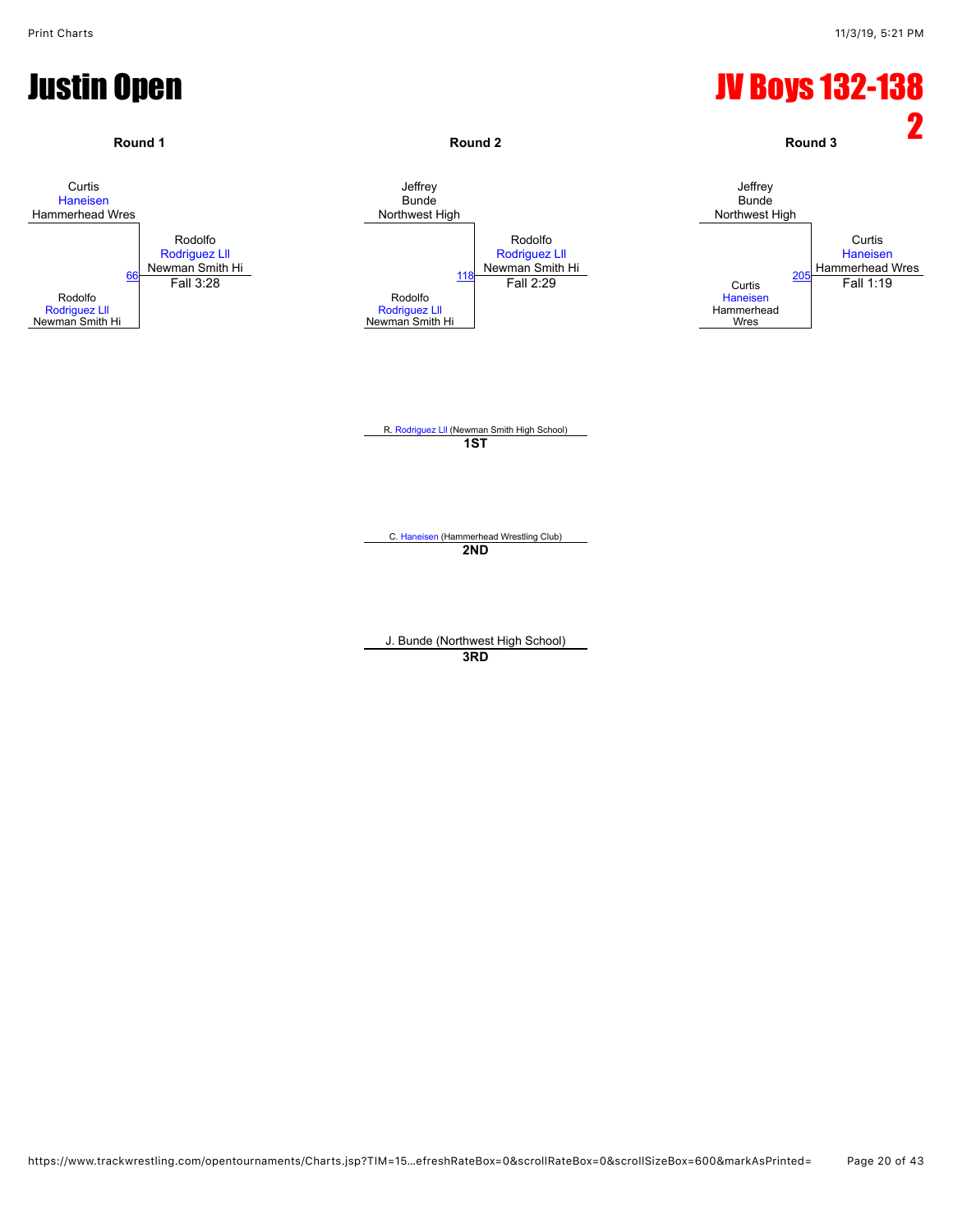## Justin Open JV Boys 145-152

![](_page_20_Figure_3.jpeg)

**4TH**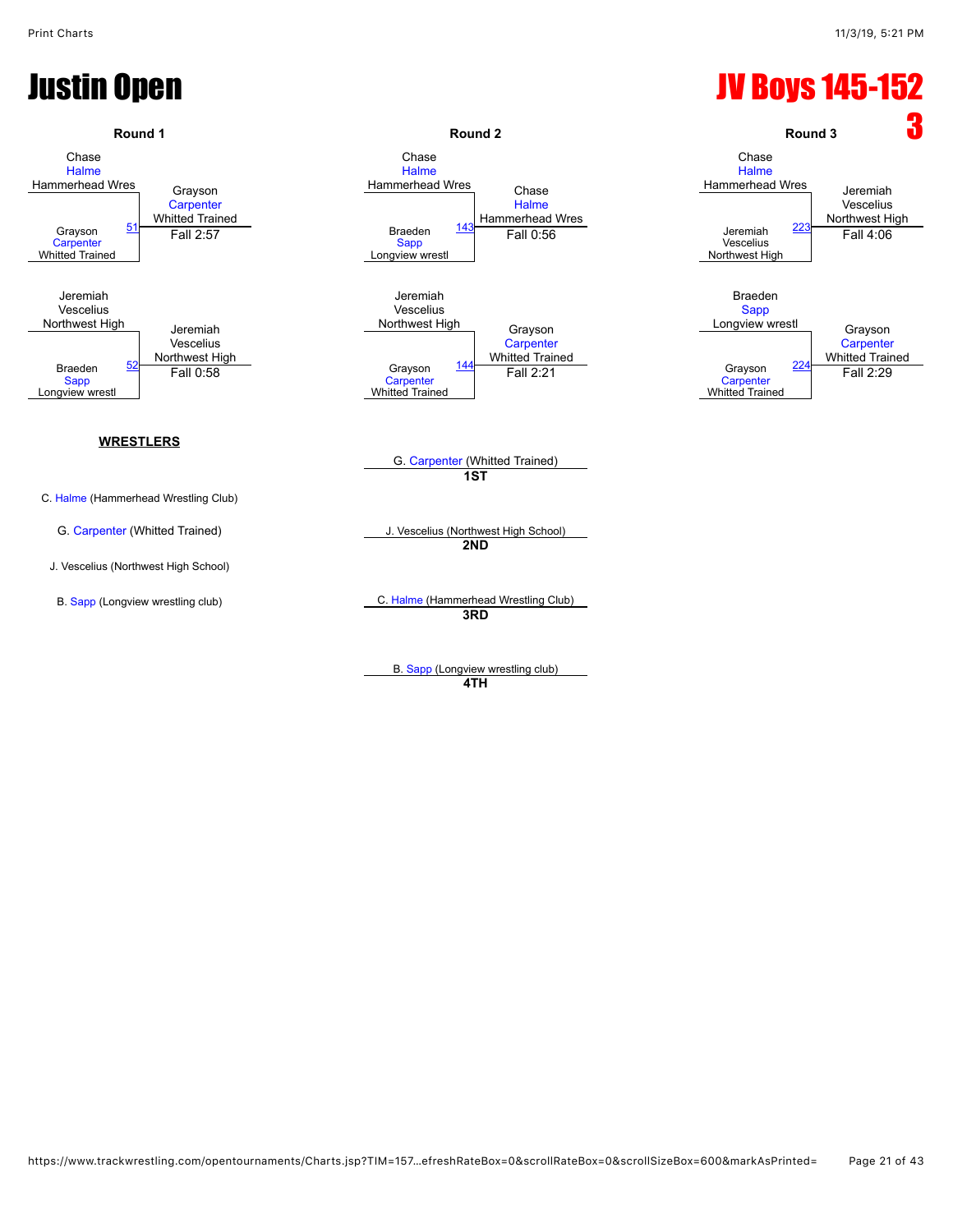### Justin Open JV Boys 160-170

![](_page_21_Figure_3.jpeg)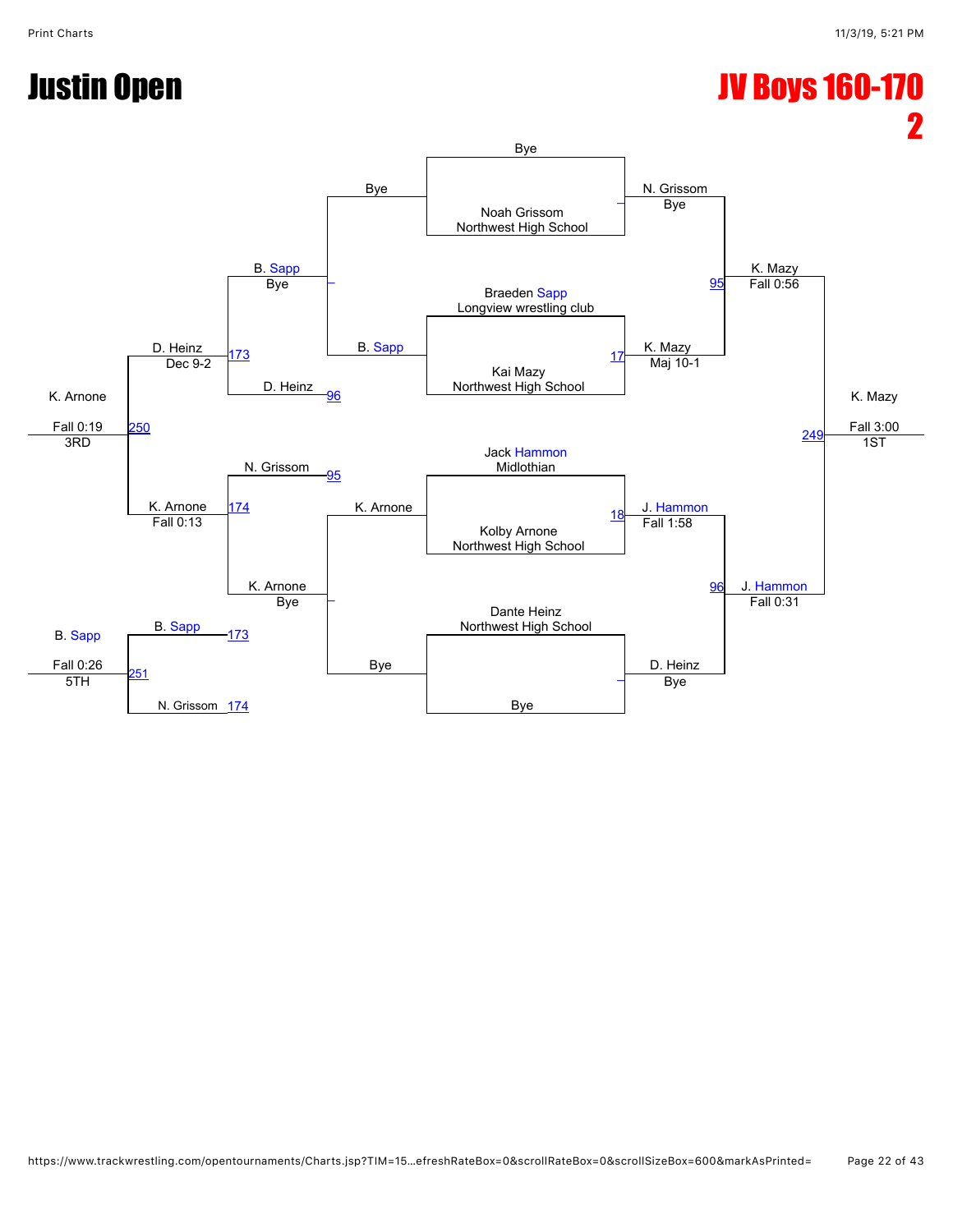## Justin Open Varsity Boys 106-113

![](_page_22_Figure_3.jpeg)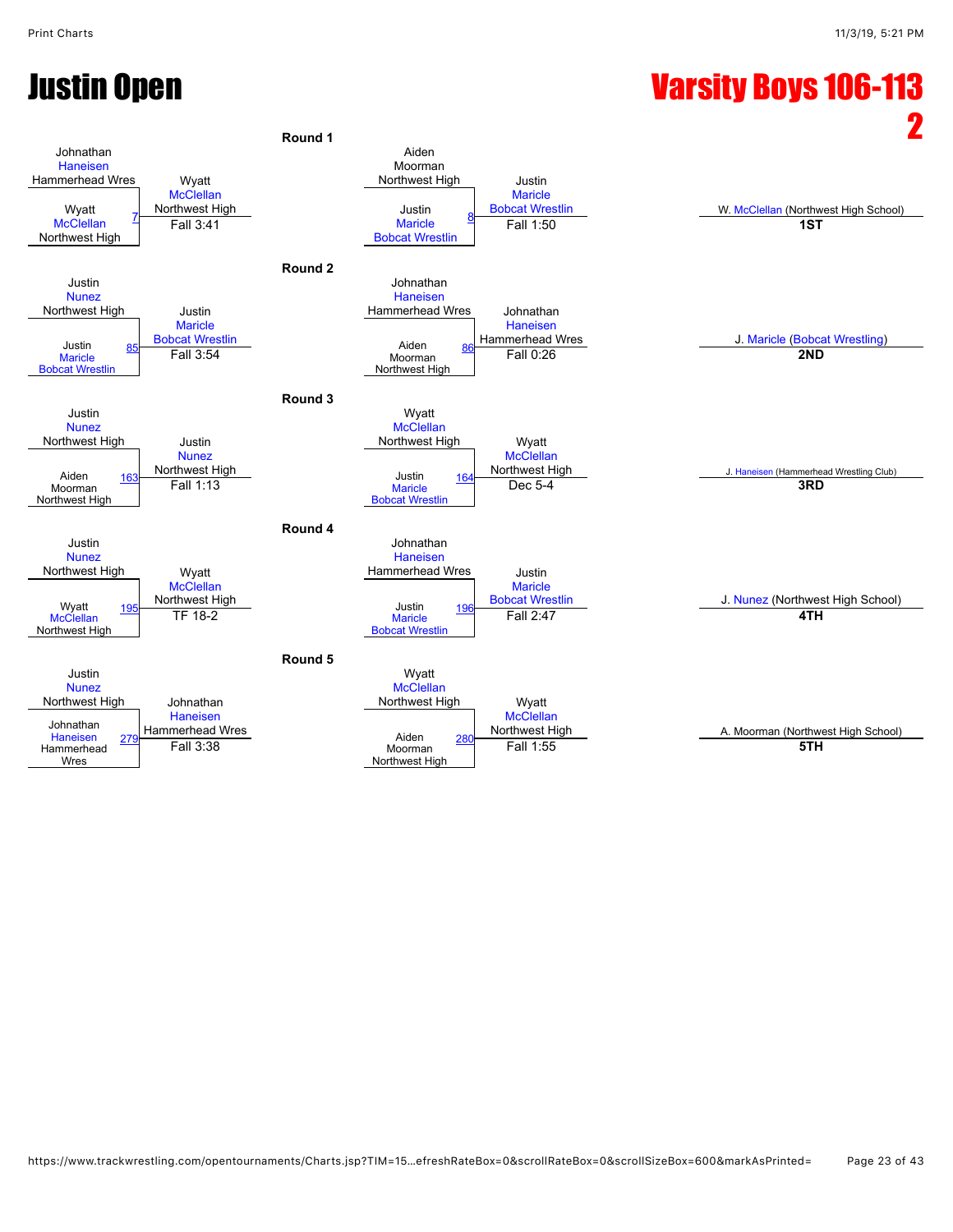## Justin Open Varsity Boys 120-126

![](_page_23_Figure_4.jpeg)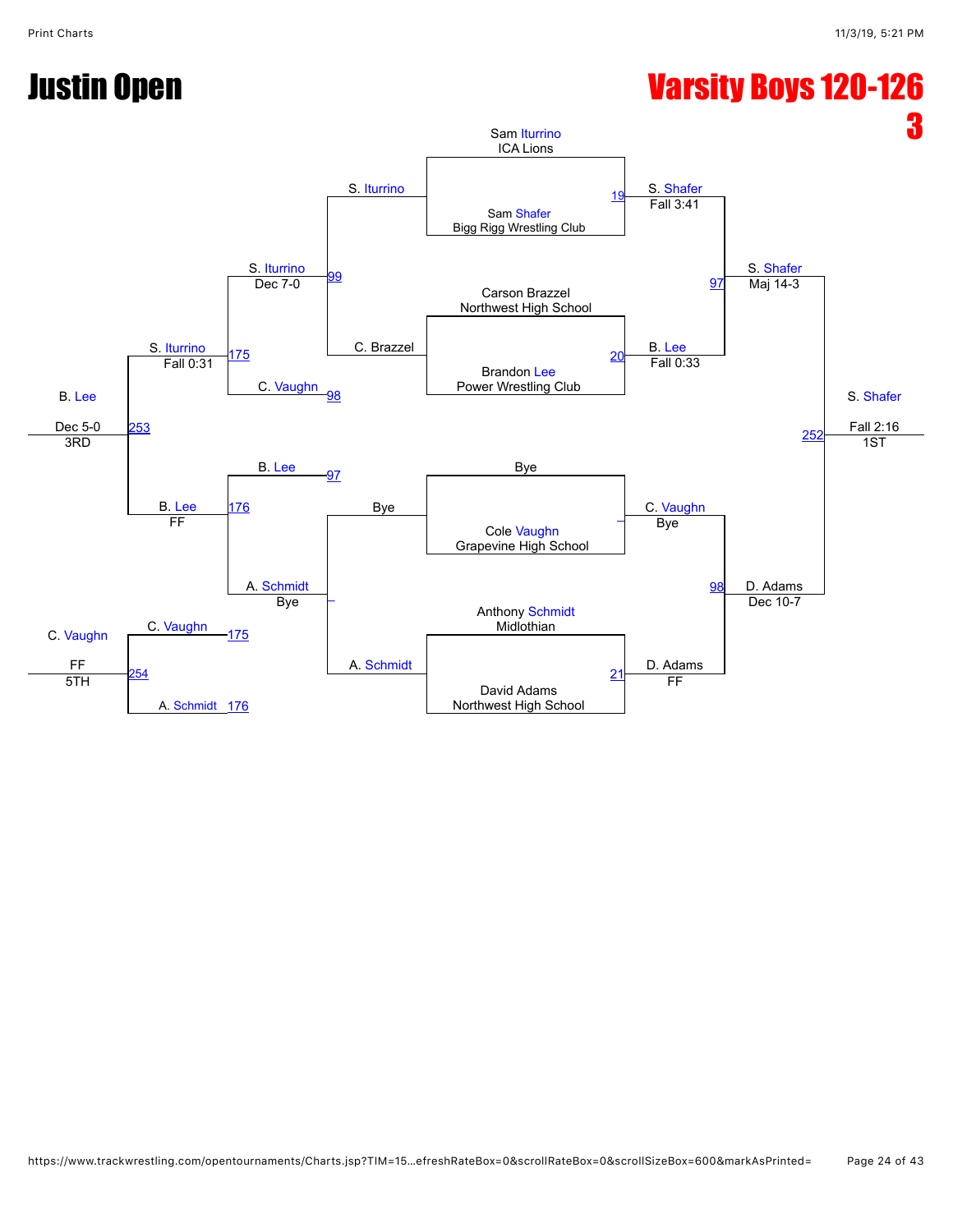![](_page_24_Figure_3.jpeg)

![](_page_24_Figure_4.jpeg)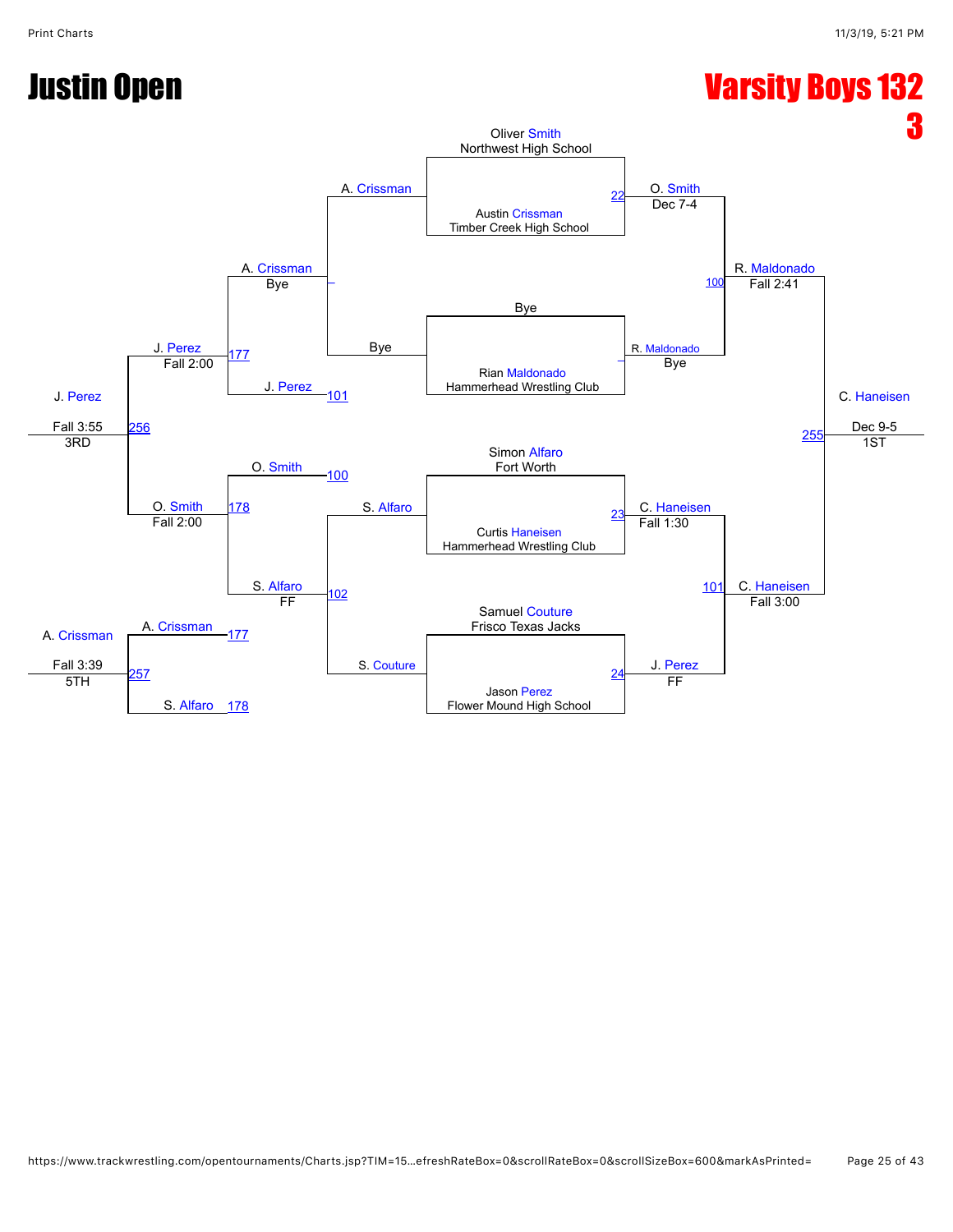## Justin Open Varsity Boys 138

![](_page_25_Figure_4.jpeg)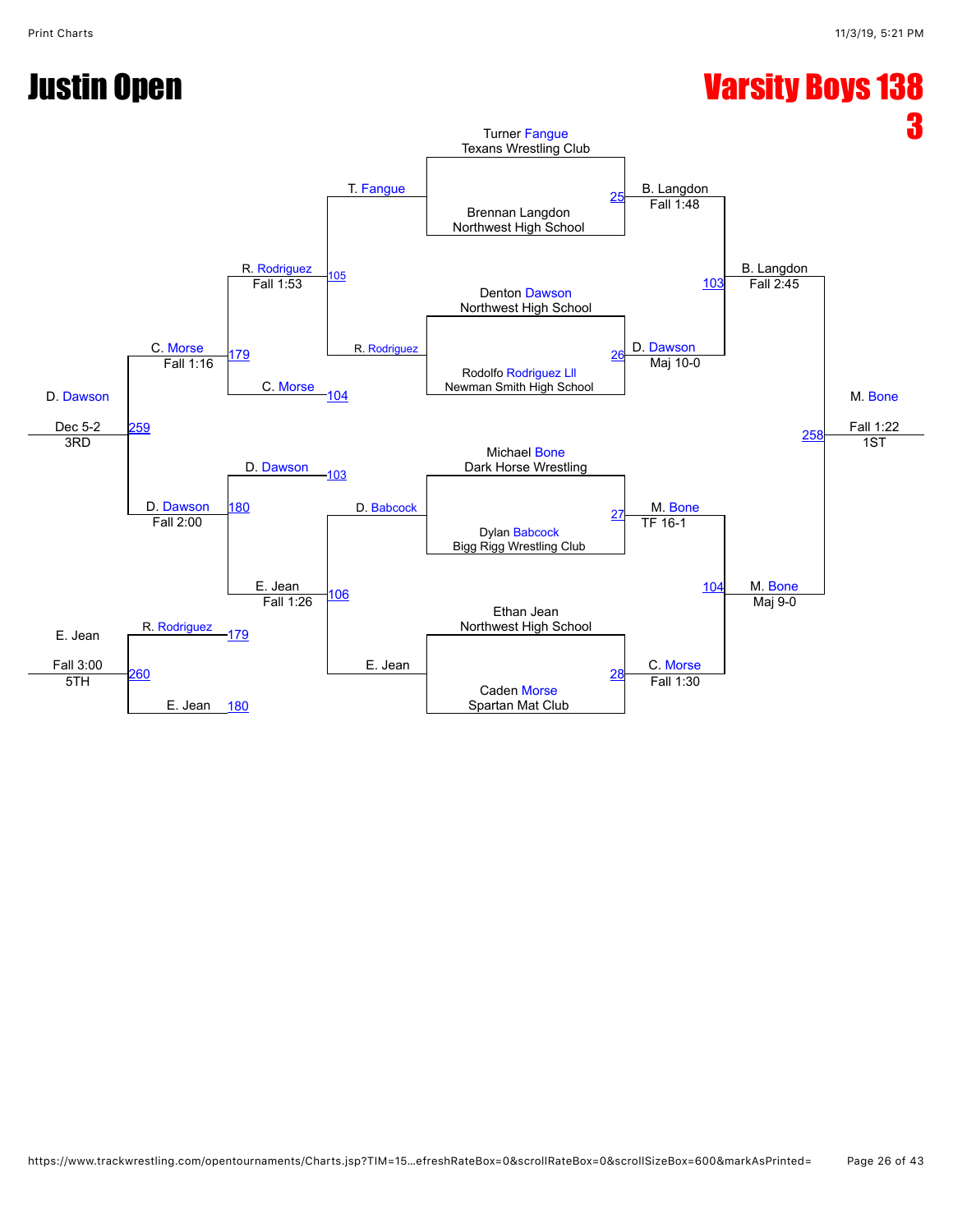![](_page_26_Figure_3.jpeg)

![](_page_26_Figure_4.jpeg)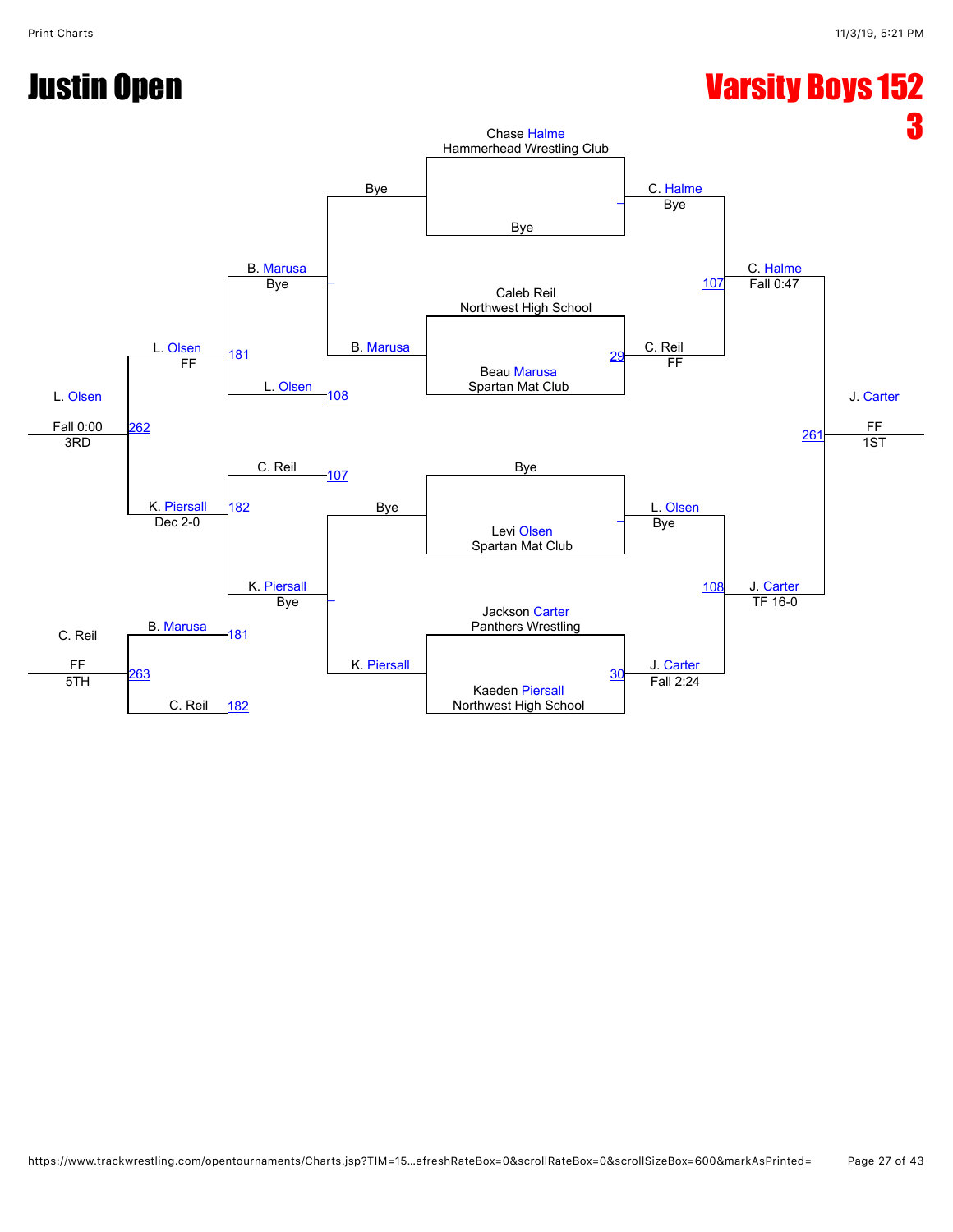## Justin Open Varsity Boys 160

![](_page_27_Figure_4.jpeg)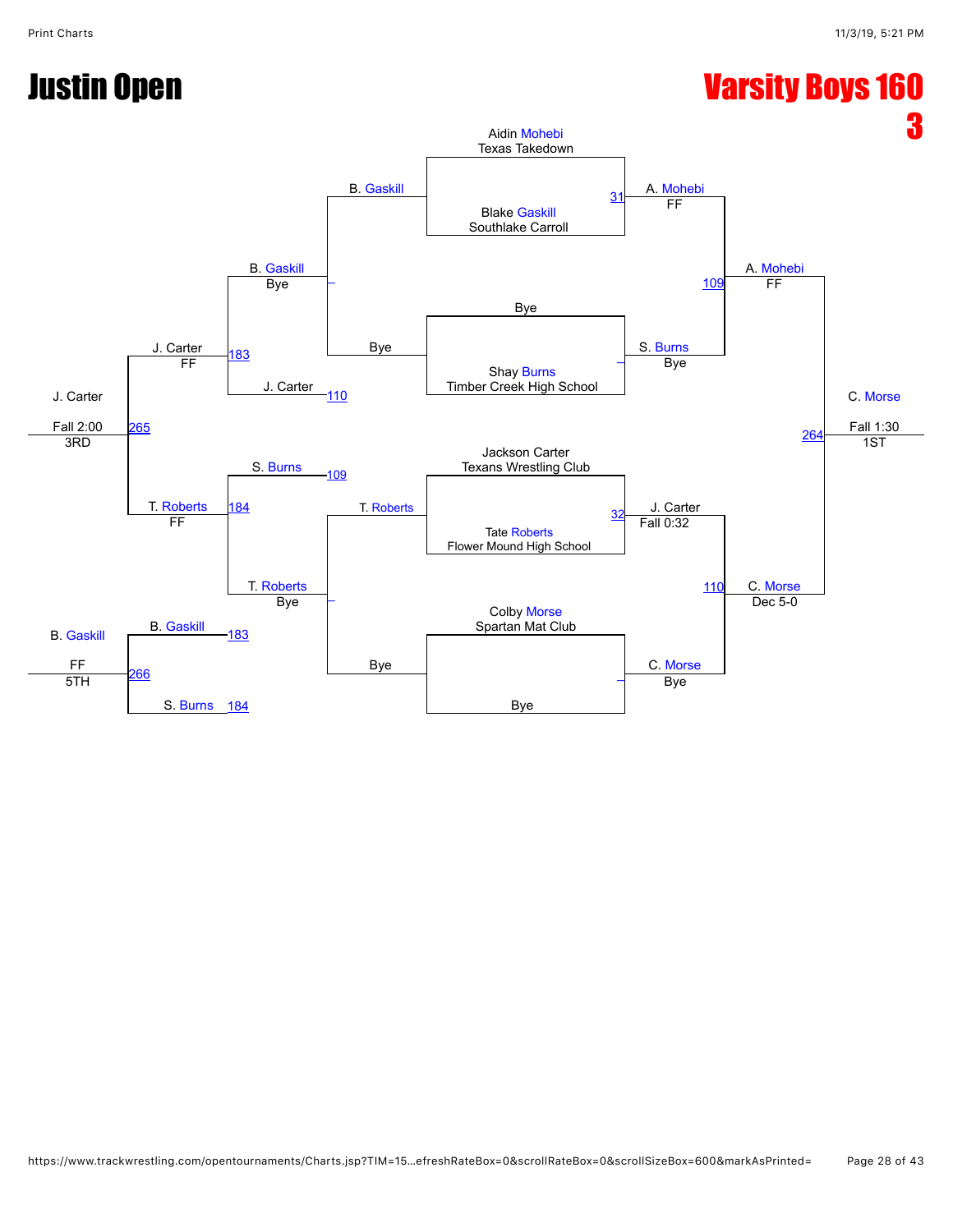## Justin Open Varsity Boys 170-182

![](_page_28_Figure_4.jpeg)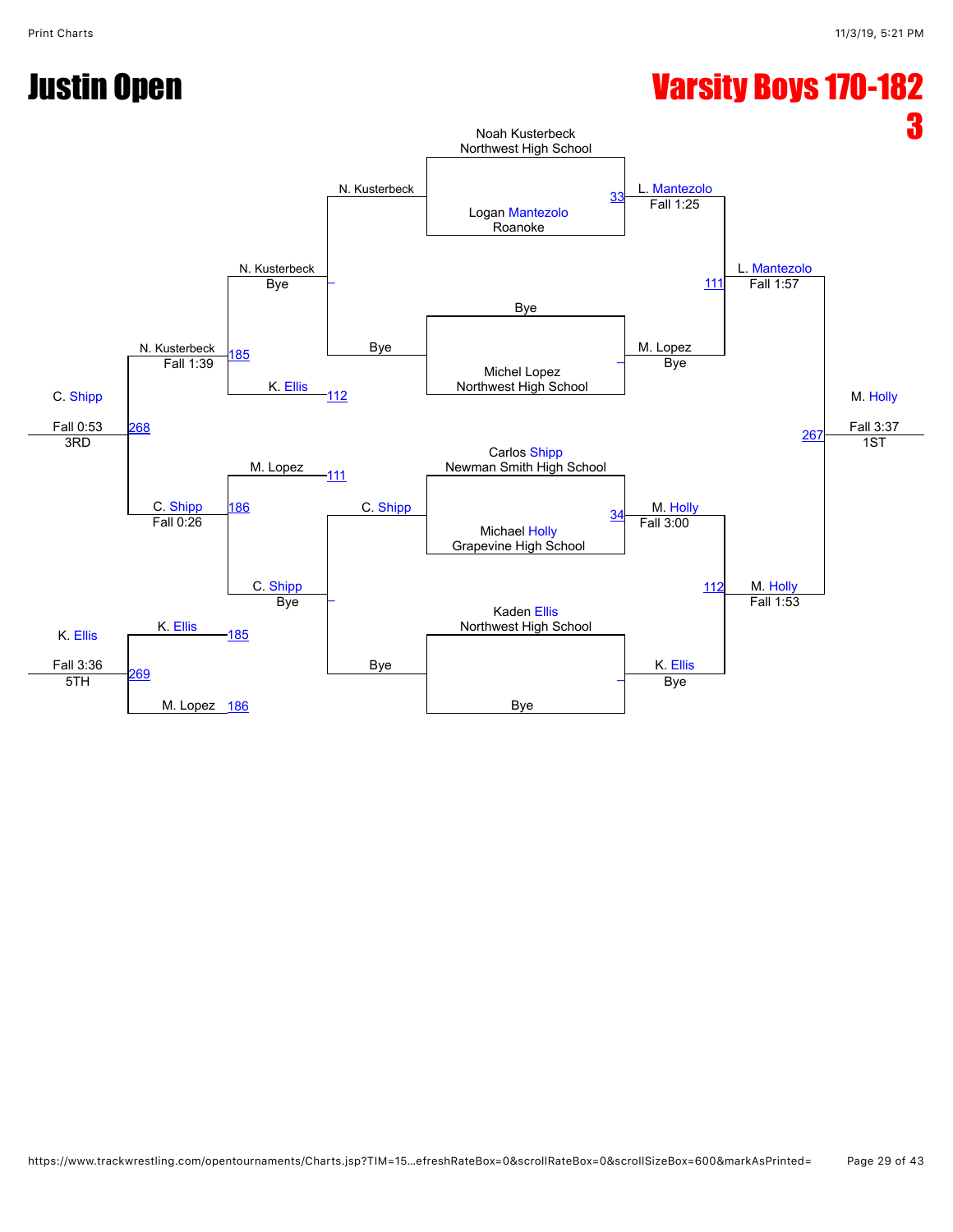## Justin Open Varsity Boys 195-220

![](_page_29_Figure_3.jpeg)

J. Brockway (Northwest High School) **2ND**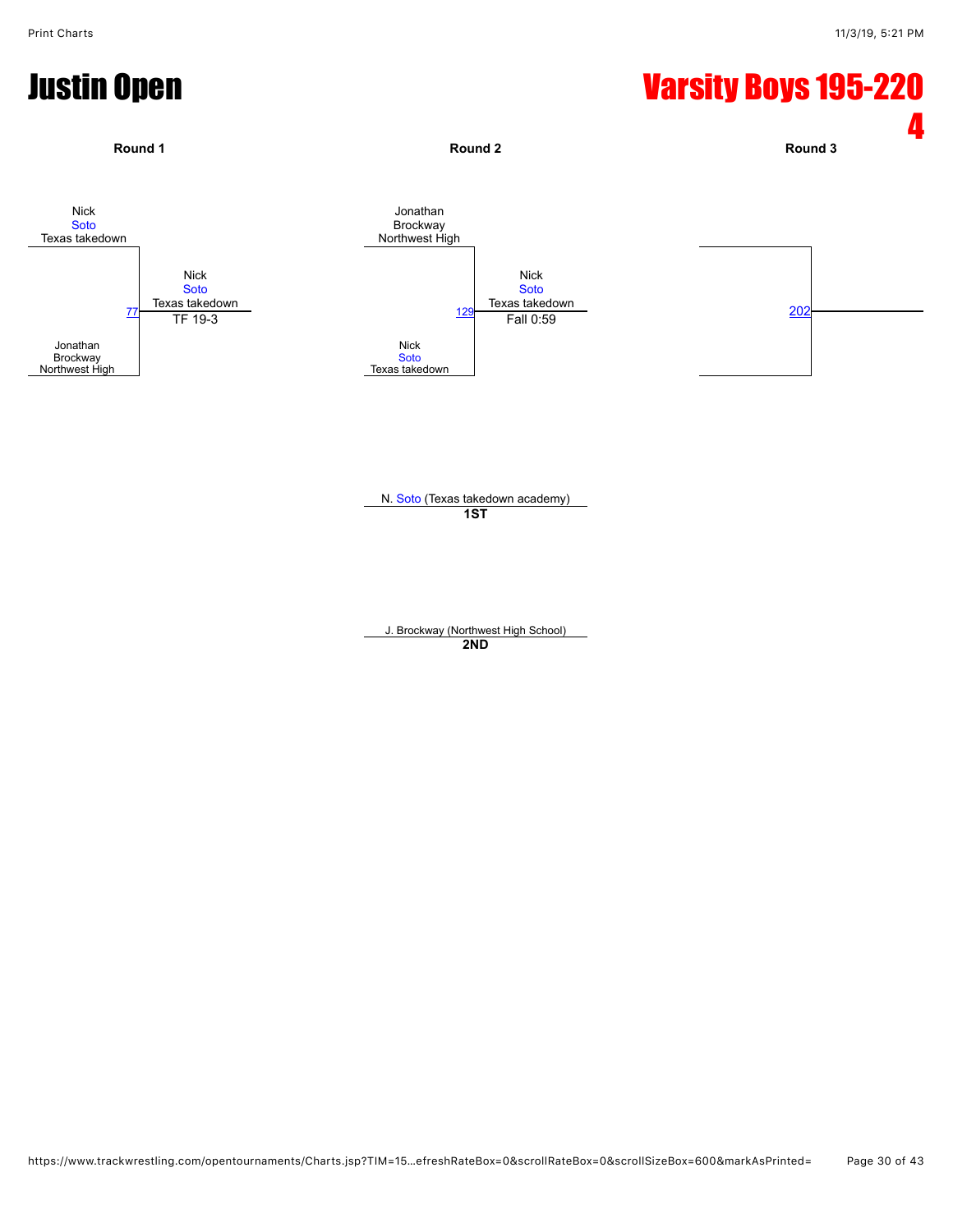### Justin Open Varsity Boys 285

![](_page_30_Figure_3.jpeg)

**4TH**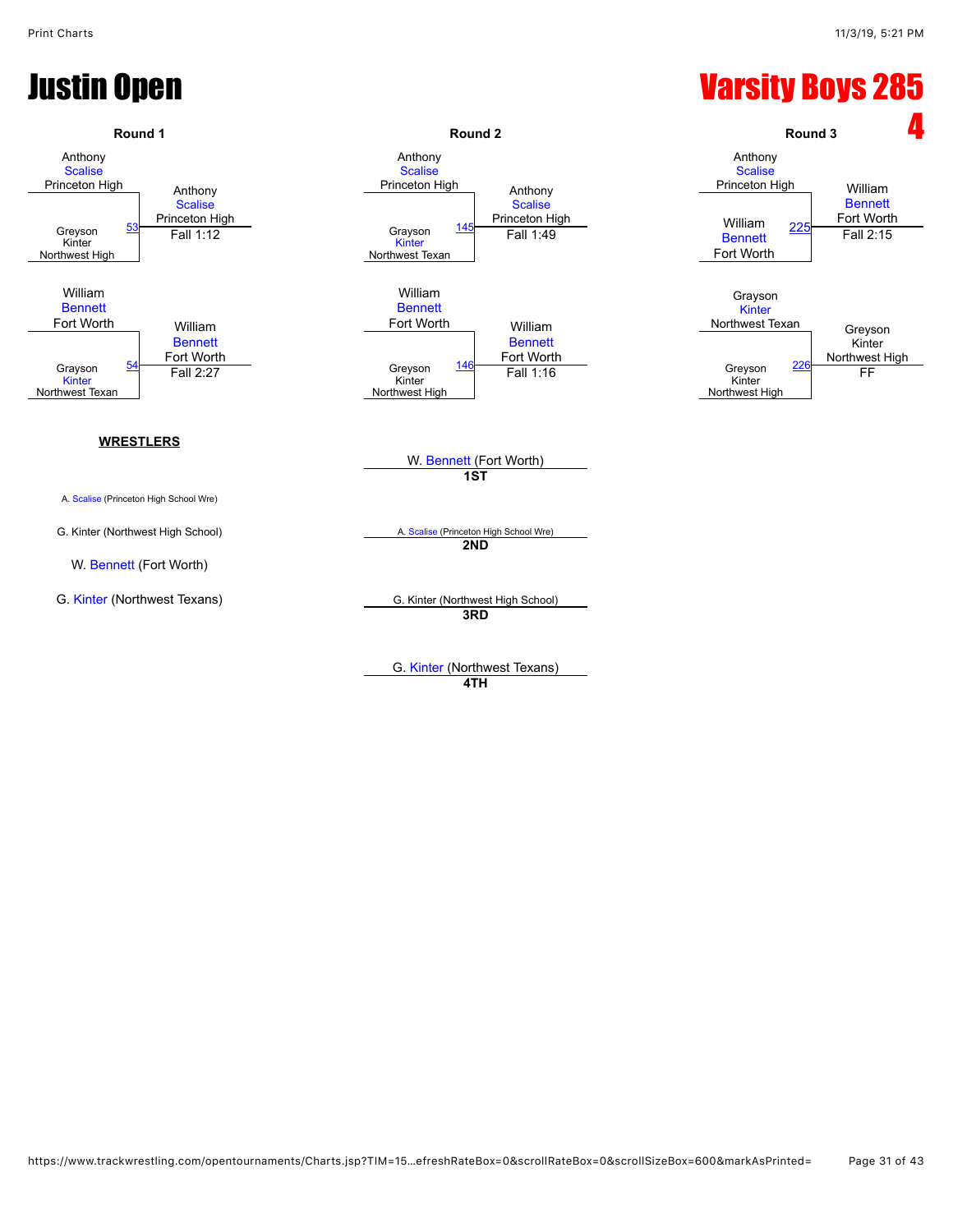### Justin Open Varsity Girls 95-102

![](_page_31_Figure_3.jpeg)

**4TH**

https://www.trackwrestling.com/opentournaments/Charts.jsp?TIM=15…efreshRateBox=0&scrollRateBox=0&scrollSizeBox=600&markAsPrinted= Page 32 of 43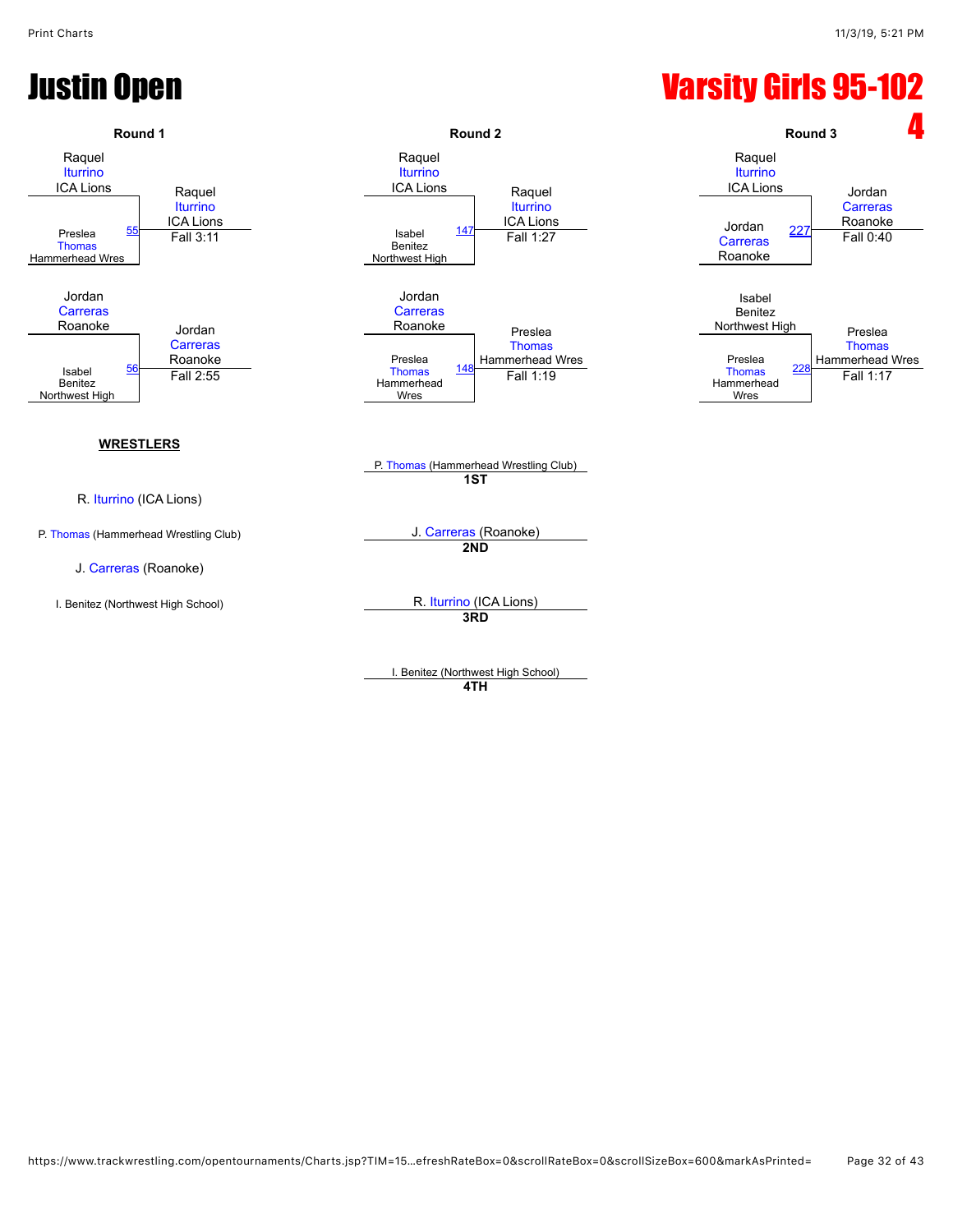## Justin Open Varsity Girls 110-119

![](_page_32_Figure_4.jpeg)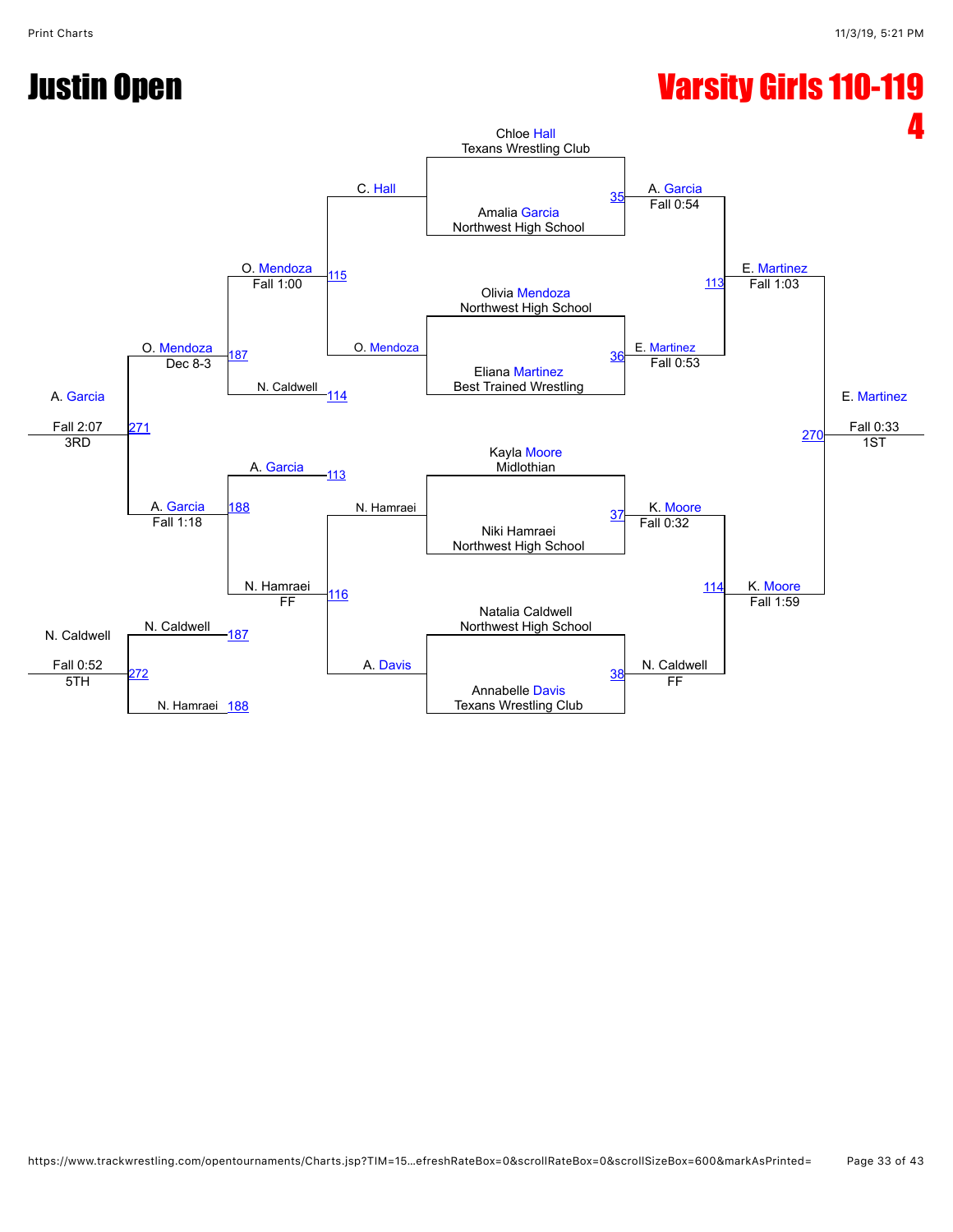## Justin Open Varsity Girls 119-128

![](_page_33_Figure_3.jpeg)

E. Winsett (Northwest High School) **4TH**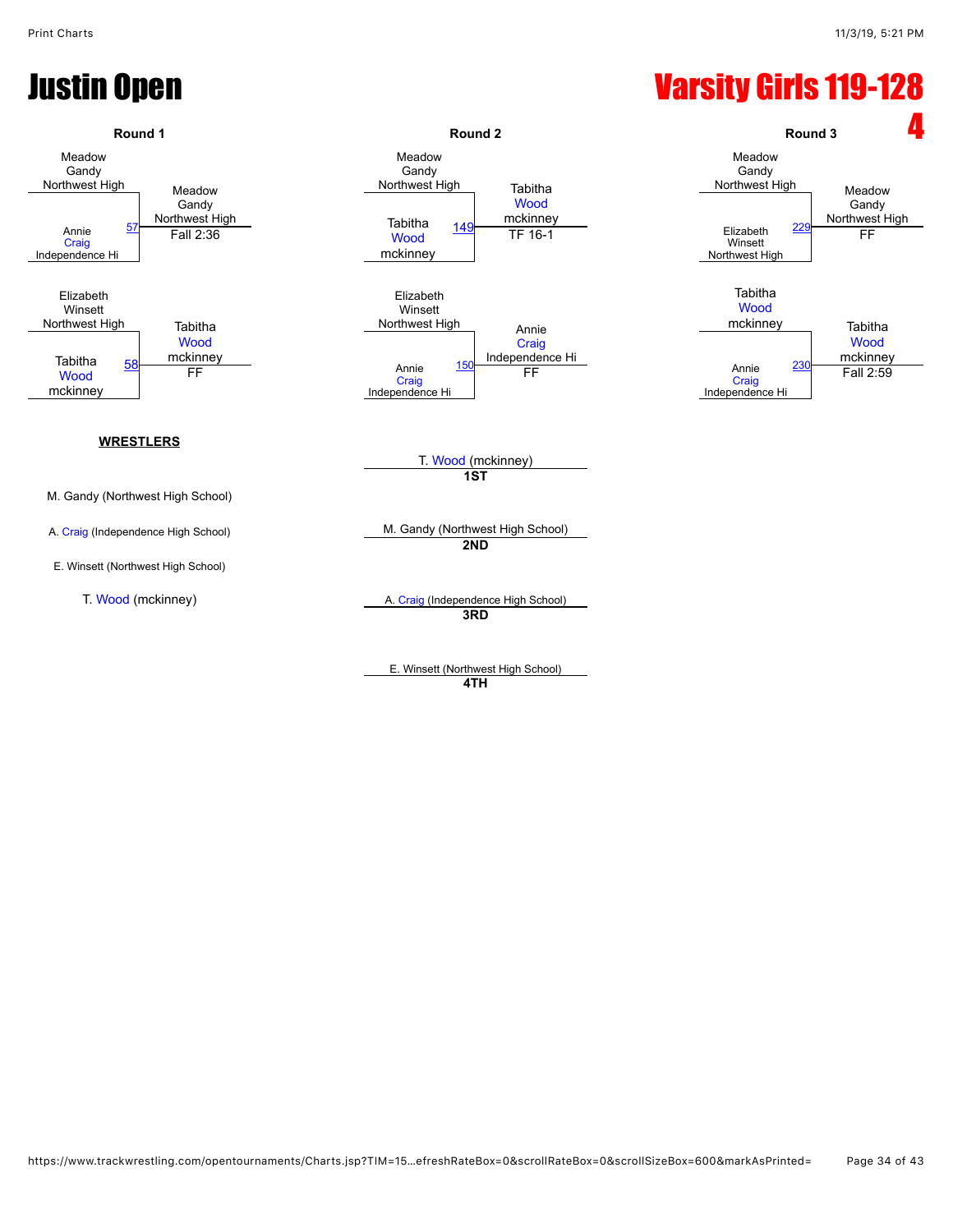## Justin Open Varsity Girls 128-138

![](_page_34_Figure_3.jpeg)

M. [Martinez](javascript:viewProfile(522097132)) (Northwest High School) **3RD**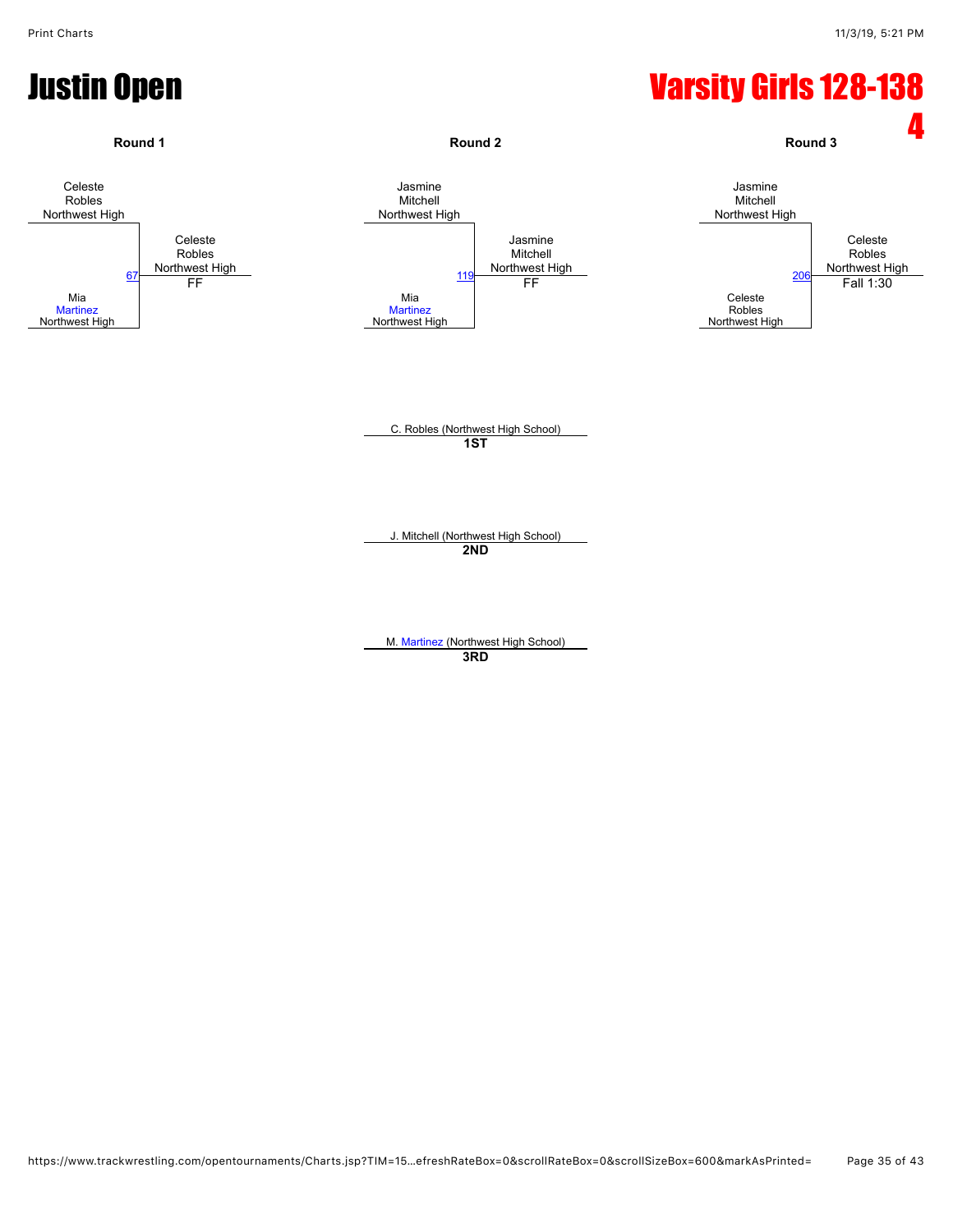### **Justin Open Contract Contract Contract Contract Contract Contract Contract Contract Contract Contract Contract Contract Contract Contract Contract Contract Contract Contract Contract Contract Contract Contract Contract Co**

![](_page_35_Figure_3.jpeg)

I. Gwaneza (Northwest High School) **4TH**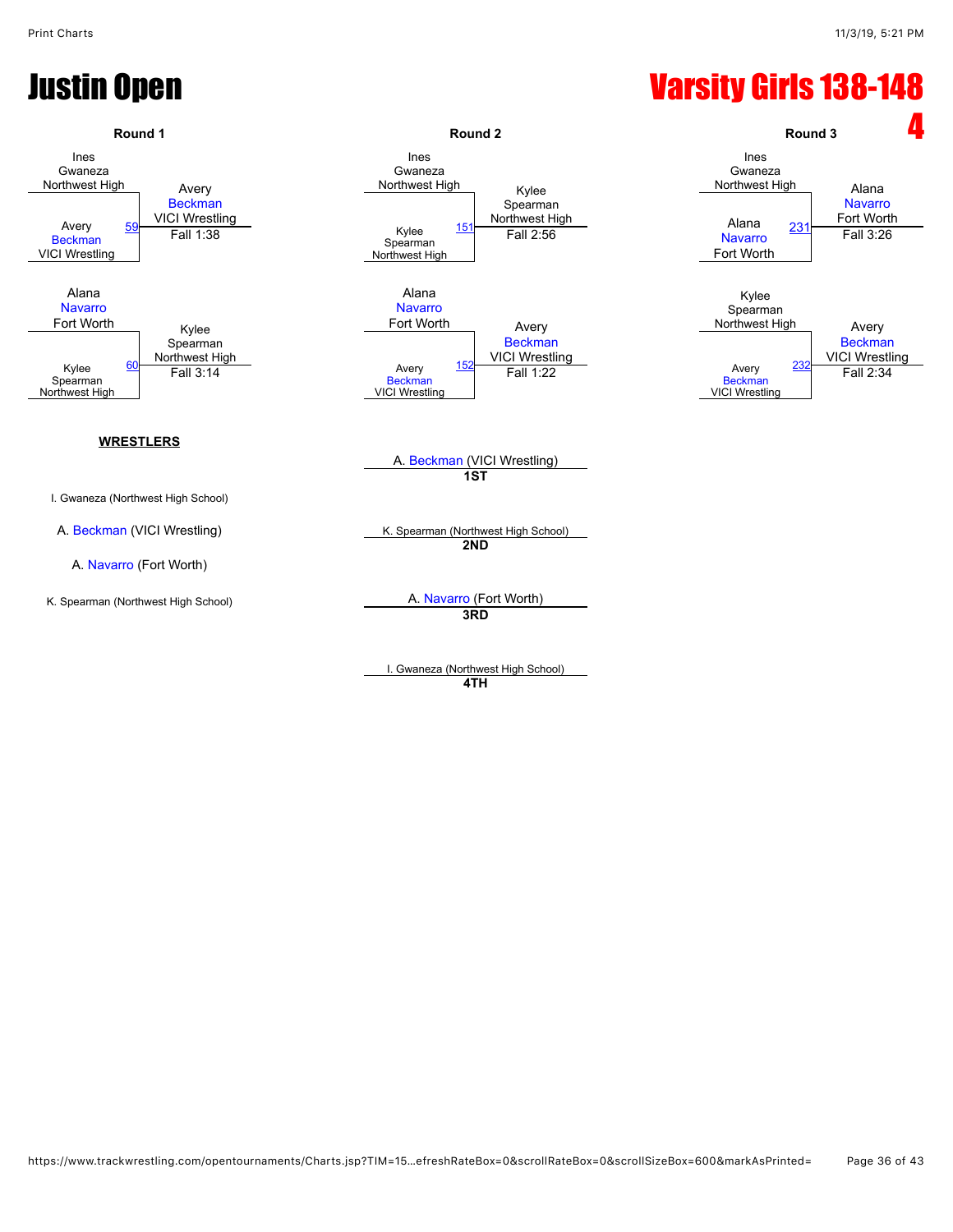## Justin Open Varsity Girls 148-165

![](_page_36_Figure_3.jpeg)

**3RD**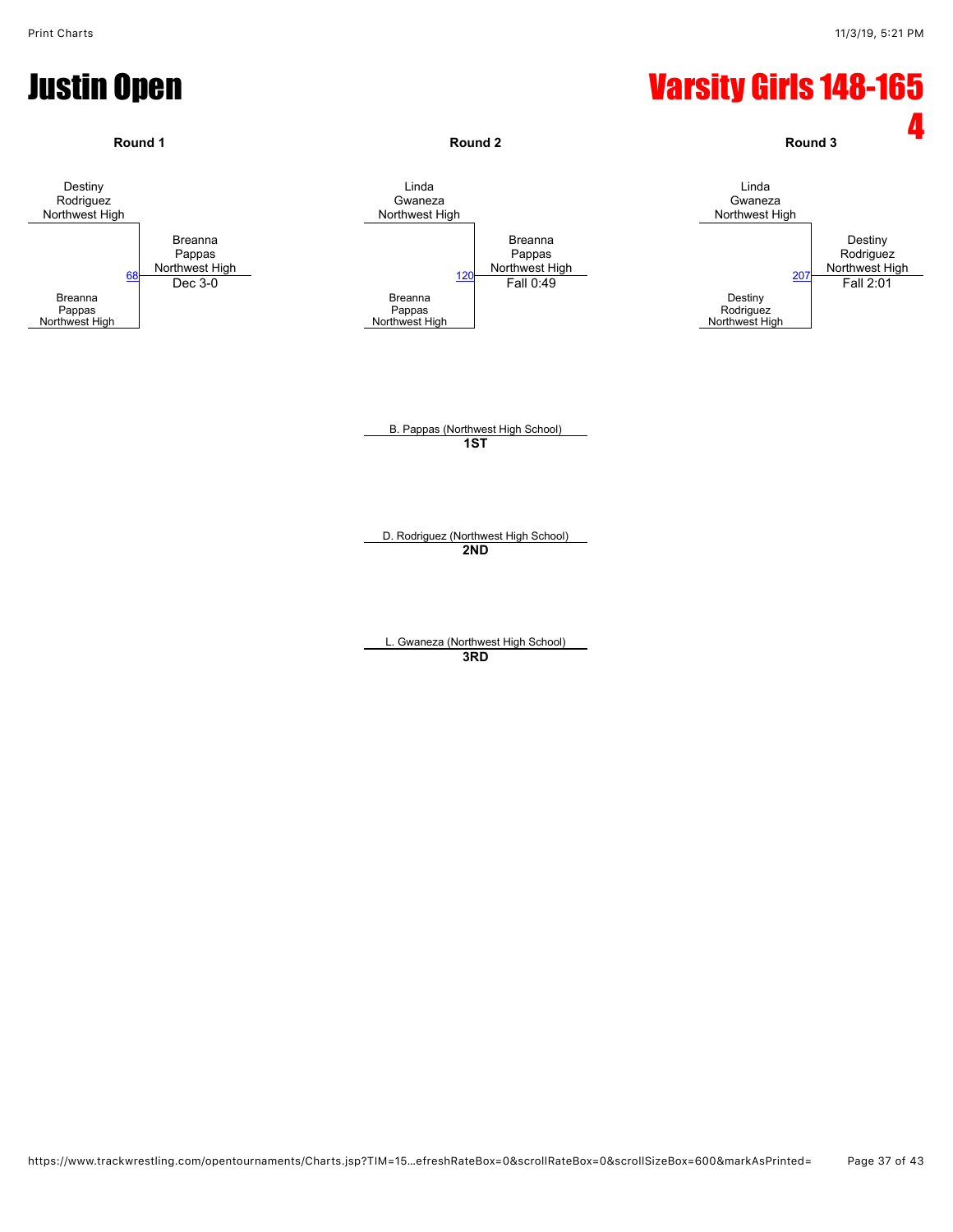### Justin Open Varsity Girls 185-215

![](_page_37_Figure_3.jpeg)

**4TH**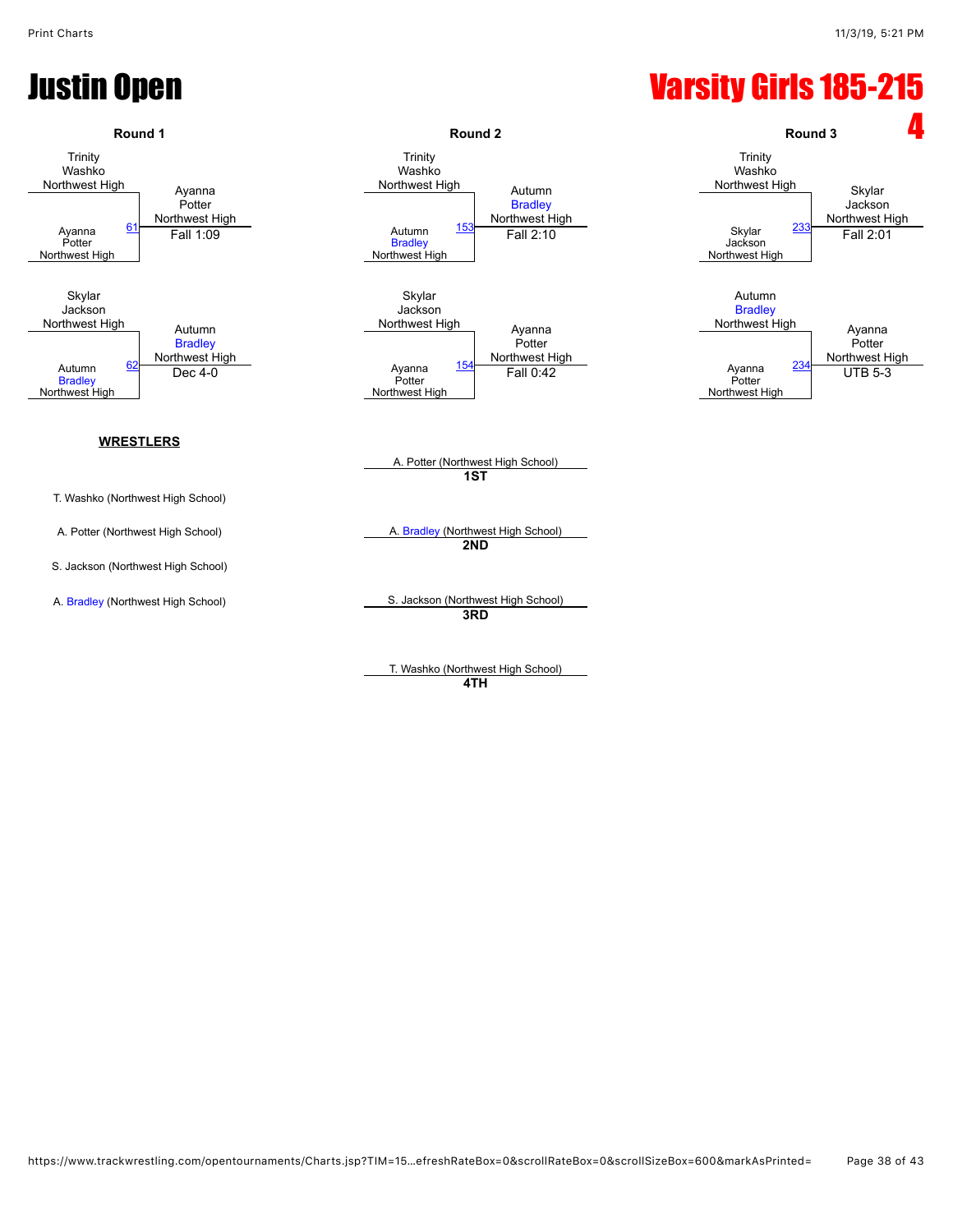![](_page_38_Figure_2.jpeg)

**3RD**

https://www.trackwrestling.com/opentournaments/Charts.jsp?TIM=15…efreshRateBox=0&scrollRateBox=0&scrollSizeBox=600&markAsPrinted= Page 39 of 43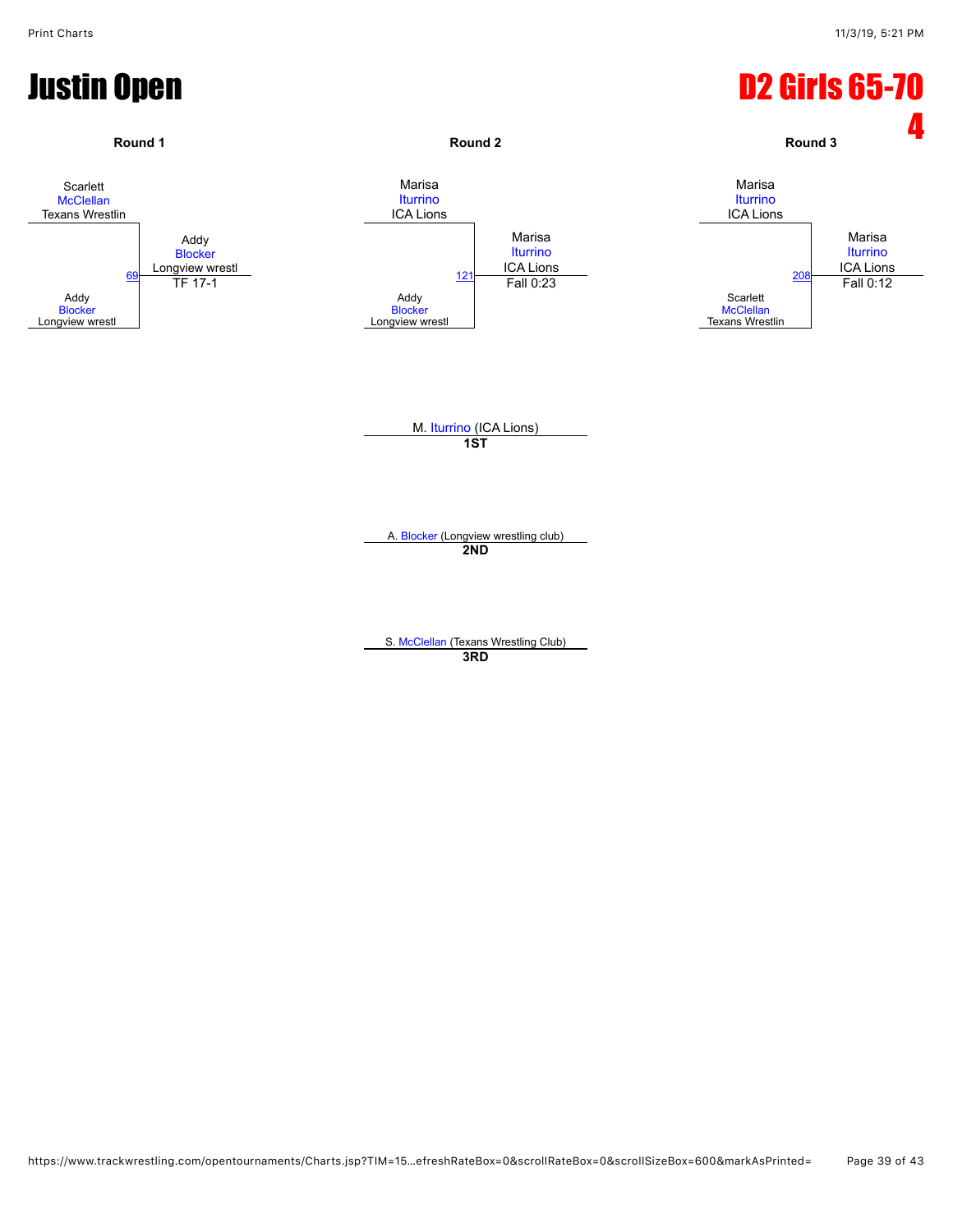![](_page_39_Figure_2.jpeg)

**3RD**

https://www.trackwrestling.com/opentournaments/Charts.jsp?TIM=15…efreshRateBox=0&scrollRateBox=0&scrollSizeBox=600&markAsPrinted= Page 40 of 43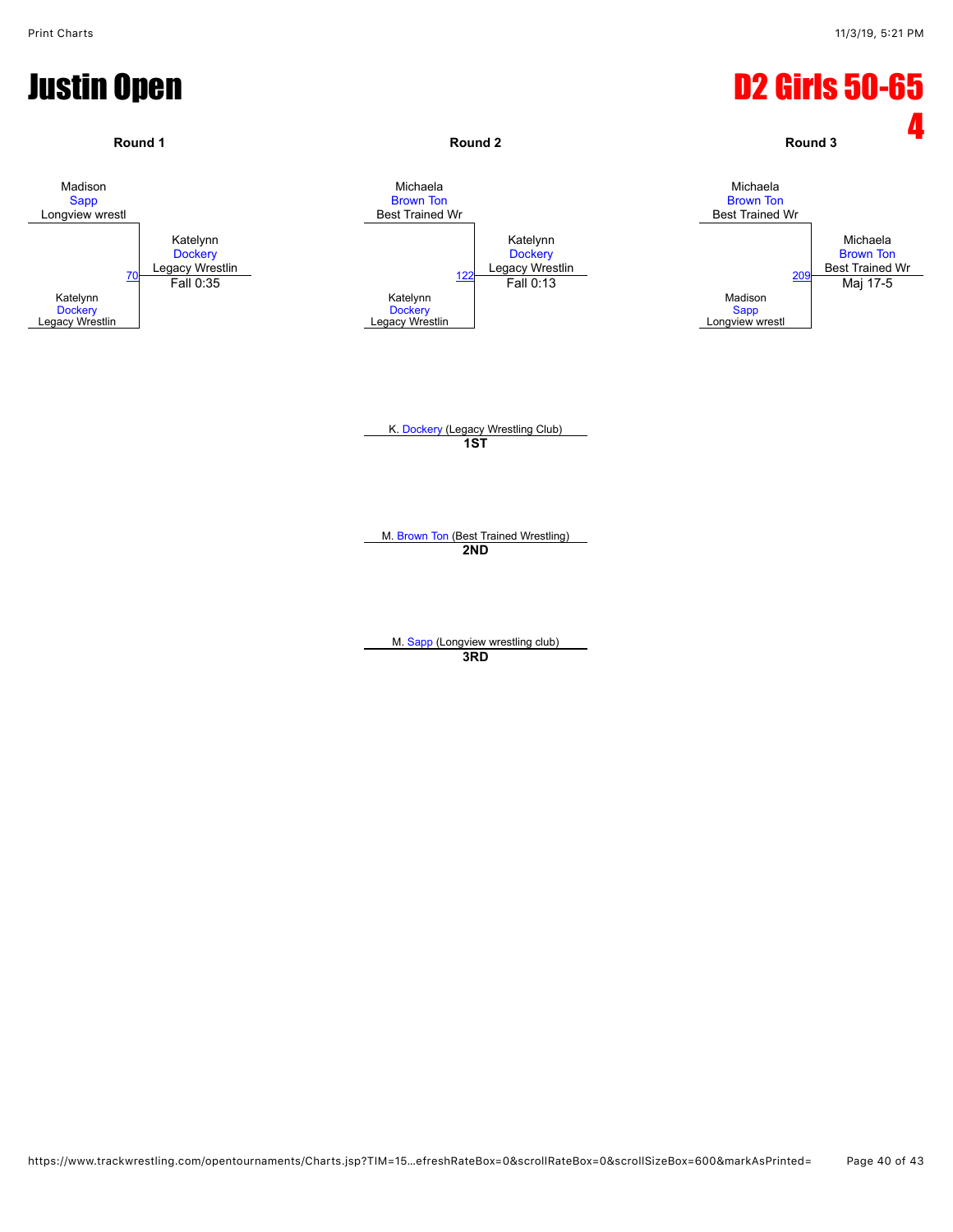![](_page_40_Figure_2.jpeg)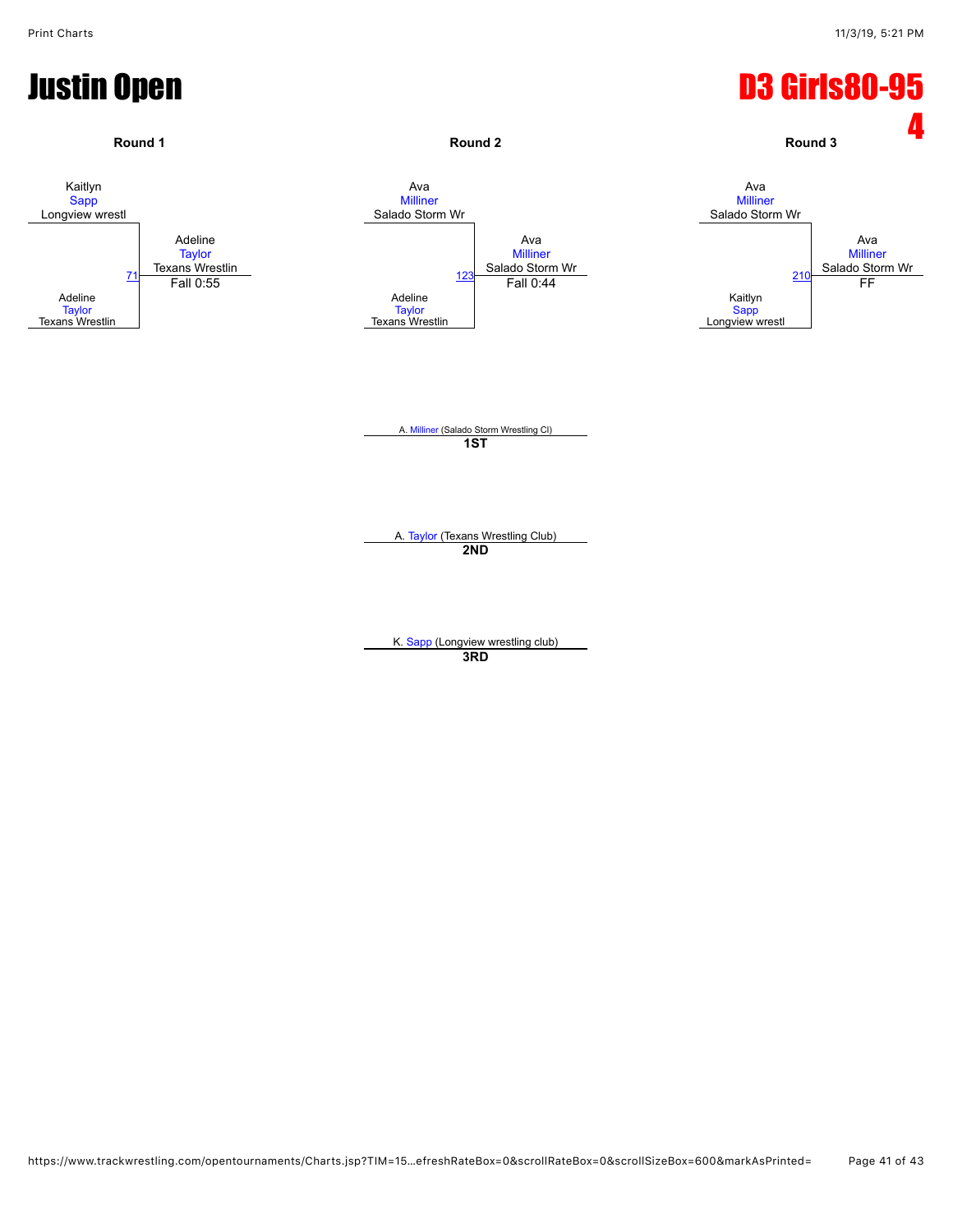## **Justin Open D3 Girls95-120**

![](_page_41_Figure_3.jpeg)

**4TH**